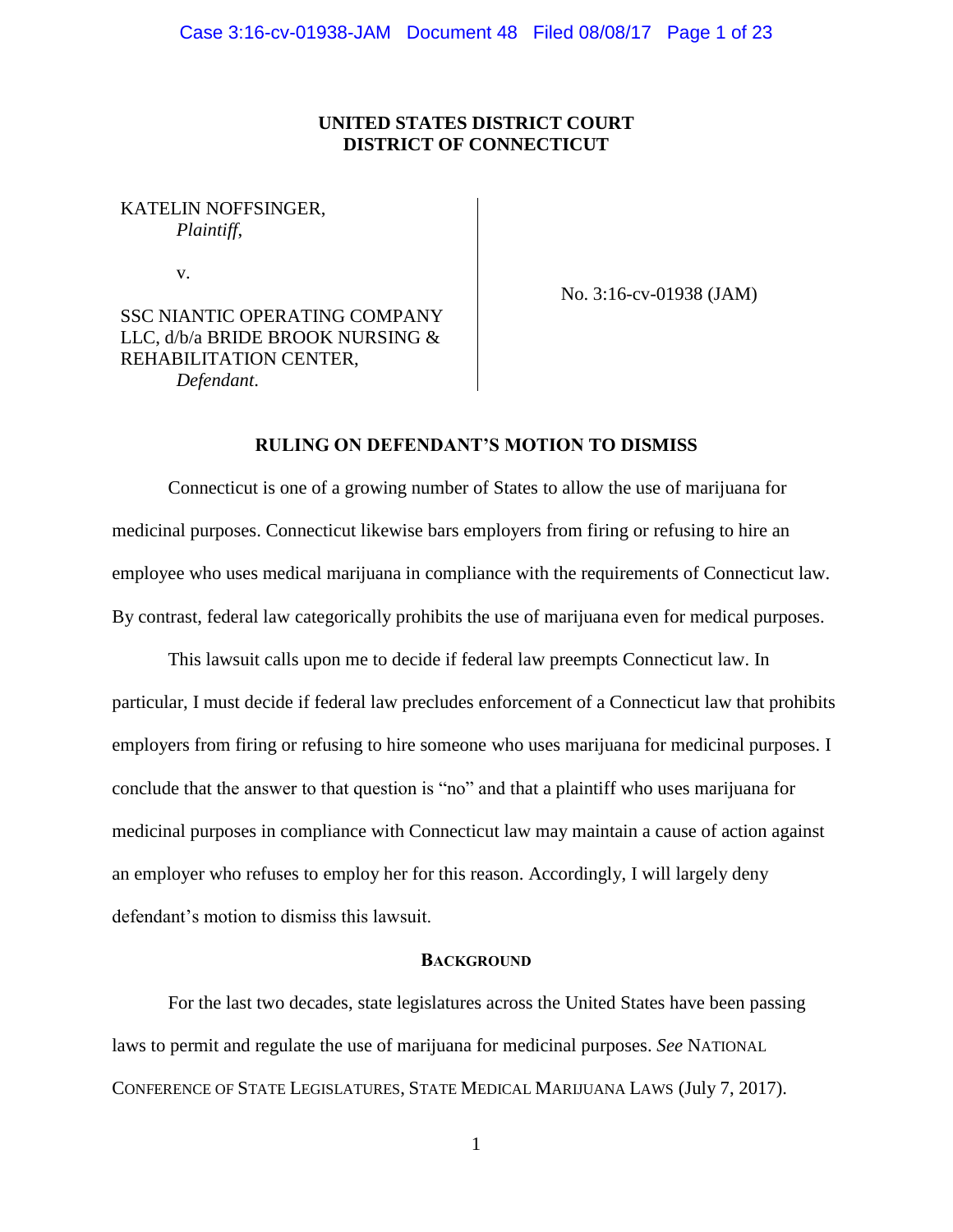#### Case 3:16-cv-01938-JAM Document 48 Filed 08/08/17 Page 2 of 23

Connecticut is one of 29 States that have "comprehensive public medical marijuana and cannabis programs," and an additional 16 States have more limited programs allowing for the use of "low THC, high cannabidiol" products for particular medical reasons. *Ibid*.

The range of state statutes provide different rights and remedies to medical marijuana users. While all protect qualified users from state criminal prosecution, many also include broader protections "stating that medical marijuana patients are not to be subject to 'penalty,' 'sanction,' or may not be 'denied any right or privilege.'" Elizabeth Rodd, *Light, Smoke, and Fire: How State Law Can Provide Medical Marijuana Users Protection from Workplace Discrimination*, 55 B.C. L. REV. 1759, 1768 (2014). Several States—including Connecticut provide explicit protection against employment discrimination on the basis of the medicinal use of marijuana in compliance with state law. *Ibid*. 1

Notwithstanding the proliferation of state marijuana-use statutes, federal law stands to the contrary. The federal Controlled Substances Act classifies marijuana as a Schedule I substance, meaning that Congress has decided that "marijuana has no medicinal value." Kathleen Harvey, *Protecting Medical Marijuana Users in the Workplace*, 66 CASE W. RES. L. REV. 209, 211 (2015). Given the proliferation of state medical marijuana laws, courts around the country are now confronted with the question of how these permissive state laws may reconcile—if at all with federal law.

In 2012, Connecticut enacted the Palliative Use of Marijuana Act (PUMA), Conn. Gen. Stat. § 21a-408 *et seq*. PUMA permits the use of medical marijuana for "qualifying patients" with certain debilitating medical conditions. The law exempts such patients, their primary

<sup>1</sup> Eight other States besides Connecticut have passed medical marijuana laws that include explicit antidiscrimination protections from adverse employment actions. *See* ARIZ. REV. STAT. § 36-2813; DEL. CODE ANN. tit. 16, § 4905A; 410 ILL. COMP. STAT. 130/40; ME. REV. STAT. tit. 22, § 2423-E; NEV. REV. STAT. § 453A.800; N.Y. PUB. HEALTH LAW § 3369; MINN. STAT. § 152.32; R.I. GEN. LAWS § 21-28.6-4.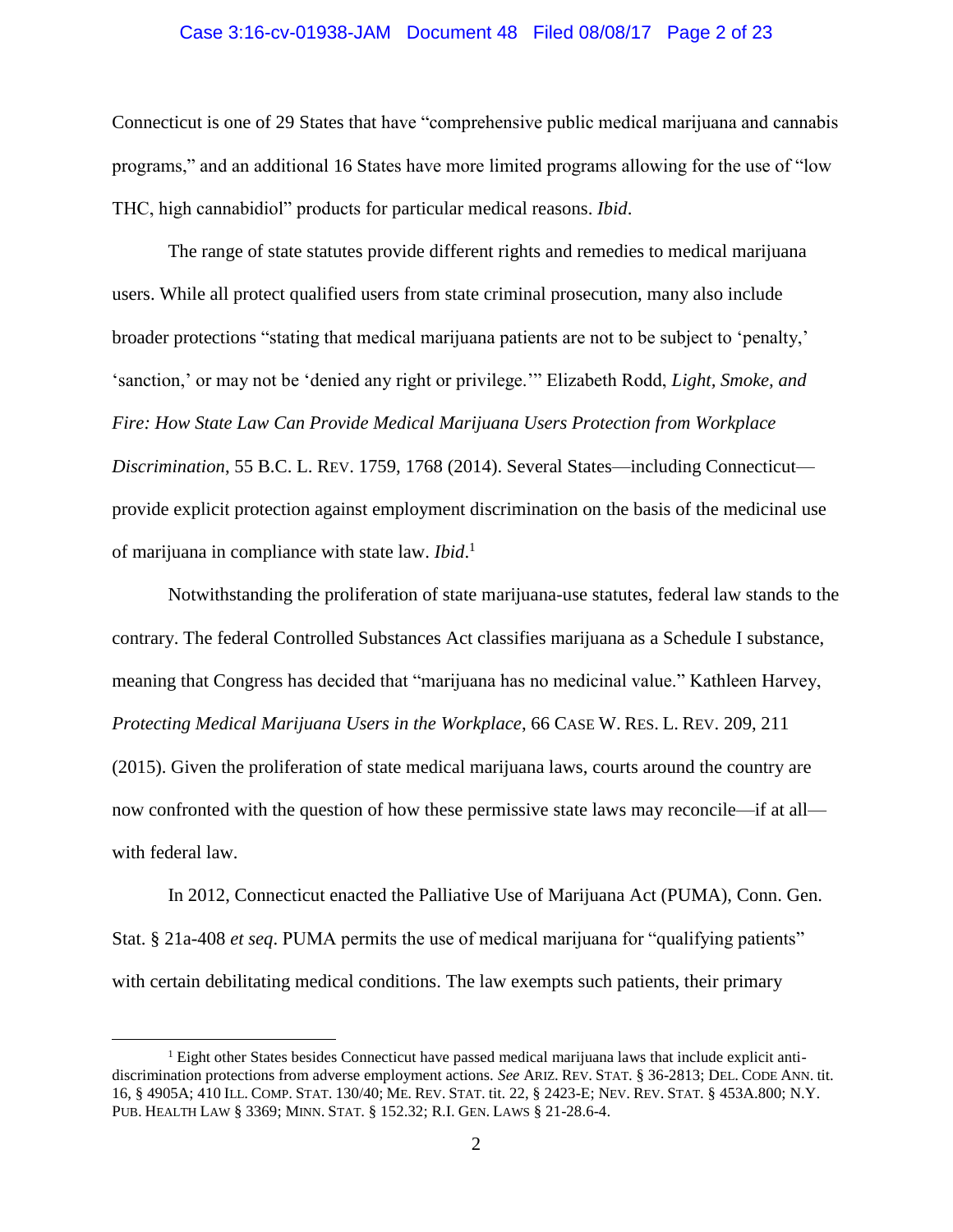#### Case 3:16-cv-01938-JAM Document 48 Filed 08/08/17 Page 3 of 23

caregivers, and prescribing doctors from state criminal penalties that would otherwise apply to those who use or distribute marijuana. It also sets forth a framework for a system of licensed dispensaries and directs the Department of Consumer Protection to adopt implementing regulations. Most importantly for purposes of this case—and in contrast to medical marijuana laws in many other States—PUMA includes a provision that explicitly prohibits discrimination against qualifying patients and primary caregivers by schools, landlords, and employers. *See*  Conn. Gen. Stat. § 21a-408p(b).<sup>2</sup>

Plaintiff's complaint alleges the following facts, which I accept as true for the purposes of this motion to dismiss. In 2012, plaintiff Katelin Noffsinger was diagnosed with posttraumatic stress disorder (PTSD). In 2015, her doctors recommended medical marijuana to treat her PTSD. She registered with the state Department of Consumer Protection as a qualifying patient under PUMA. After receiving her registration certificate, plaintiff began taking one capsule of Marinol, a synthetic form of cannabis, each night as prescribed.

When she started taking Marinol, plaintiff was employed as a recreation therapist at Touchpoints, a long-term care and rehabilitation provider. In July 2016, plaintiff was recruited for a position as a director of recreational therapy at Bride Brook, a nursing facility in Niantic, Connecticut. After a phone interview, plaintiff interviewed in person on July 18 with Lisa Mailloux, the administrator of Bride Brook. During the interview, Mailloux offered plaintiff the position, and plaintiff accepted the offer the following day. On July 20, Mailloux contacted

<sup>&</sup>lt;sup>2</sup> Conn. Gen. Stat. § 21a-408p(b)(3) provides as follows: "[U]nless required by federal law or required to obtain funding: . . . (3) No employer may refuse to hire a person or may discharge, penalize or threaten an employee solely on the basis of such person's or employee's status as a qualifying patient or primary caregiver under sections 21a-408 to 21a-408n, inclusive. Nothing in this subdivision shall restrict an employer's ability to prohibit the use of intoxicating substances during work hours or restrict an employer's ability to discipline an employee for being under the influence of intoxicating substances during work hours." The Act elsewhere explicitly indicates that PUMA does not permit the ingestion of marijuana in the workplace. *See* Conn. Gen. Stat. § 21a-408a(b)(2).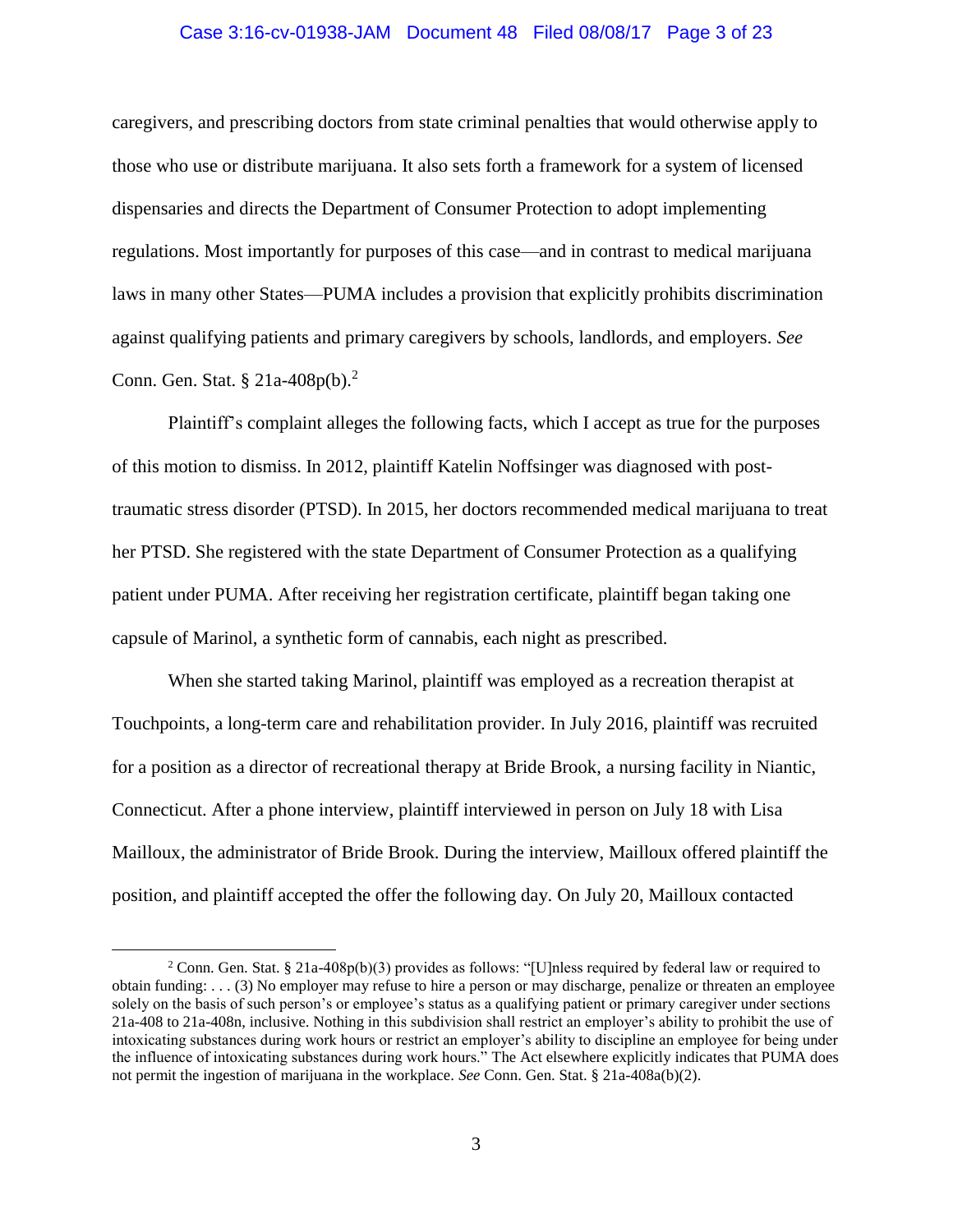#### Case 3:16-cv-01938-JAM Document 48 Filed 08/08/17 Page 4 of 23

plaintiff to set up a meeting for July 25 to complete paperwork and a routine pre-employment drug screen. Mailloux also instructed plaintiff to give notice to Touchpoints so that plaintiff could begin working at Bride Brook on August 3. Plaintiff informed Touchpoints that her last day would be August 2.

On July 25, plaintiff met with Mailloux as scheduled. At this meeting, plaintiff disclosed her disability of PTSD and explained that she was taking prescription marijuana as a "qualifying patient" under PUMA. Plaintiff showed Mailloux her registration certificate and explained that she took Marinol, but only in the evening before bed, and therefore she was never impaired during the workday. Plaintiff also offered to provide additional medical documentation, but Mailloux did not request it. Mailloux continued to process plaintiff's pre-employment documents and gave plaintiff a packet of documents to complete at home and bring back when she returned for orientation on August 3. At the same meeting, plaintiff provided defendant with a urine sample to be used as part of the pre-employment drug test.

On August 2, the day before plaintiff was scheduled to start work at Bride Brook, the drug testing company used by Bride Brook called plaintiff to inform her that she had tested positive for cannabis. Plaintiff immediately called Mailloux and left a voice message in which she informed Mailloux of her call with the drug testing company and asked a question about the upcoming orientation session. Later that day, Mailloux called plaintiff back to inform her that Bride Brook was rescinding plaintiff's job offer because she had tested positive for cannabis. In the meantime, plaintiff's former position at Touchpoints had already been filled, so she was not able to remain employed there.

On August 22, 2016, plaintiff filed a complaint in Connecticut Superior Court, alleging three causes of action: (1) a violation of PUMA's anti-discrimination provision, Conn. Gen. Stat.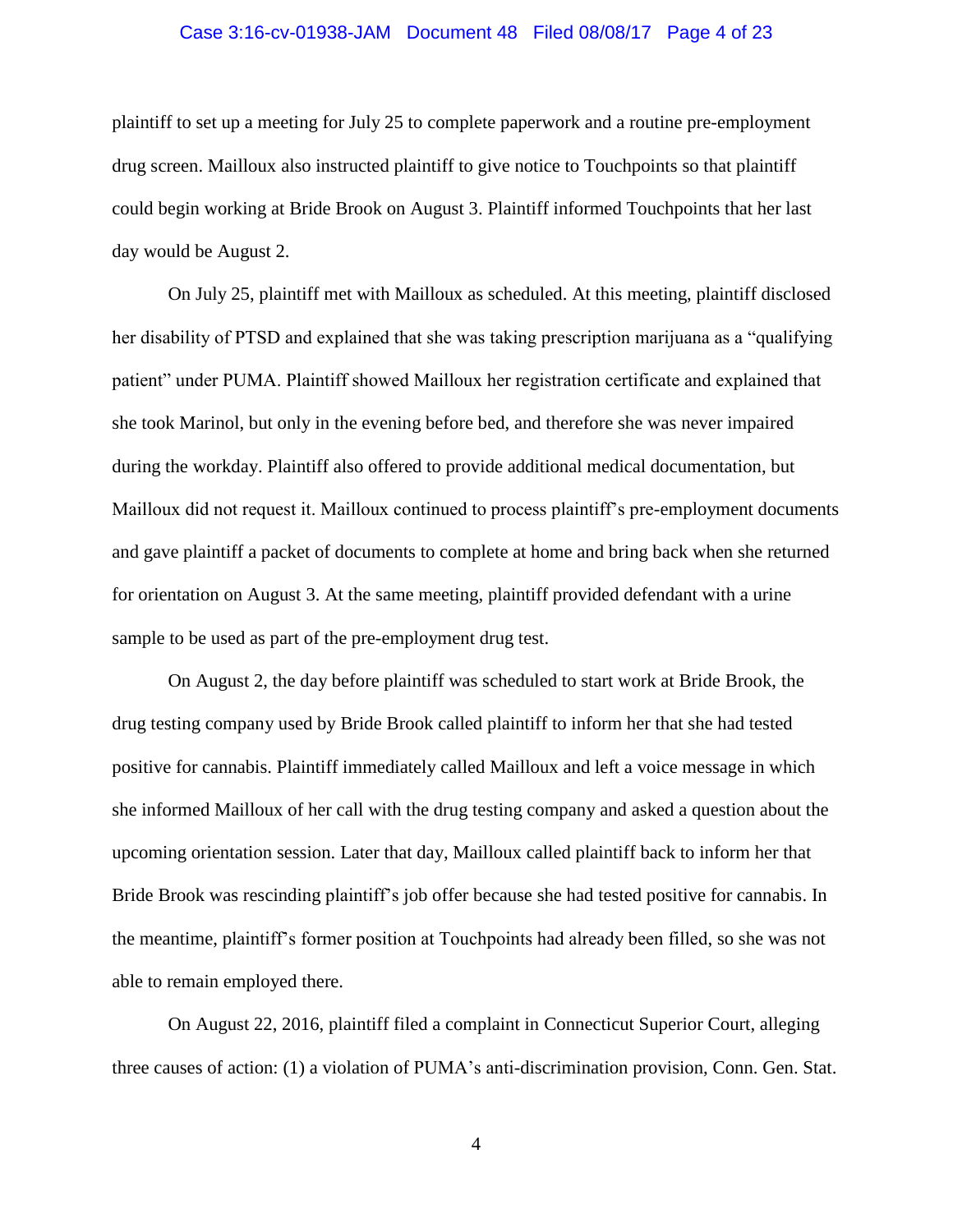#### Case 3:16-cv-01938-JAM Document 48 Filed 08/08/17 Page 5 of 23

§ 21a-408p(b)(3), (2) a common law claim for wrongful rescission of a job offer in violation of public policy, and (3) negligent infliction of emotional distress. Plaintiff brings these claims against a single defendant, SSC Niantic Operating Company, LLC d/b/a Bride Brook Nursing & Rehabilitation Center. Defendant removed the case to federal court on the basis of diversity jurisdiction, and has now moved to dismiss on several grounds discussed below.

#### **DISCUSSION**

The background principles governing a Rule 12(b)(6) motion to dismiss are well established. The Court must accept as true all factual matters alleged in a complaint, although a complaint may not survive unless its factual recitations state a claim to relief that is plausible on its face. *See, e.g.*, *Ashcroft v. Iqbal*, 556 U.S. 662, 678 (2009); *Mastafa v. Chevron Corp.*, 770 F.3d 170, 177 (2d Cir. 2014). Moreover, "'[a]lthough a court must accept as true all of the allegations contained in a complaint, that tenet is inapplicable to legal conclusions, and threadbare recitals of the elements of a cause of action . . . do not suffice'" to survive a motion to dismiss. *Ibid.* (quoting *Harris v. Mills*, 572 F.3d 66, 72 (2d Cir. 2009)). In short, my role in reviewing the motion to dismiss is to determine whether the complaint—apart from any of its conclusory allegations—sets forth sufficient facts to state a plausible claim for relief.

#### *Preemption*

Defendant's principal argument for dismissal is that PUMA is preempted by three different federal statutes: the Controlled Substances Act, the Americans with Disabilities Act, and the Food, Drug, and Cosmetic Act. Although defendant raises other challenges as well to each of plaintiff's claims, I will first address defendant's preemption arguments insofar as PUMA's validity under federal law impacts all of plaintiff's claims.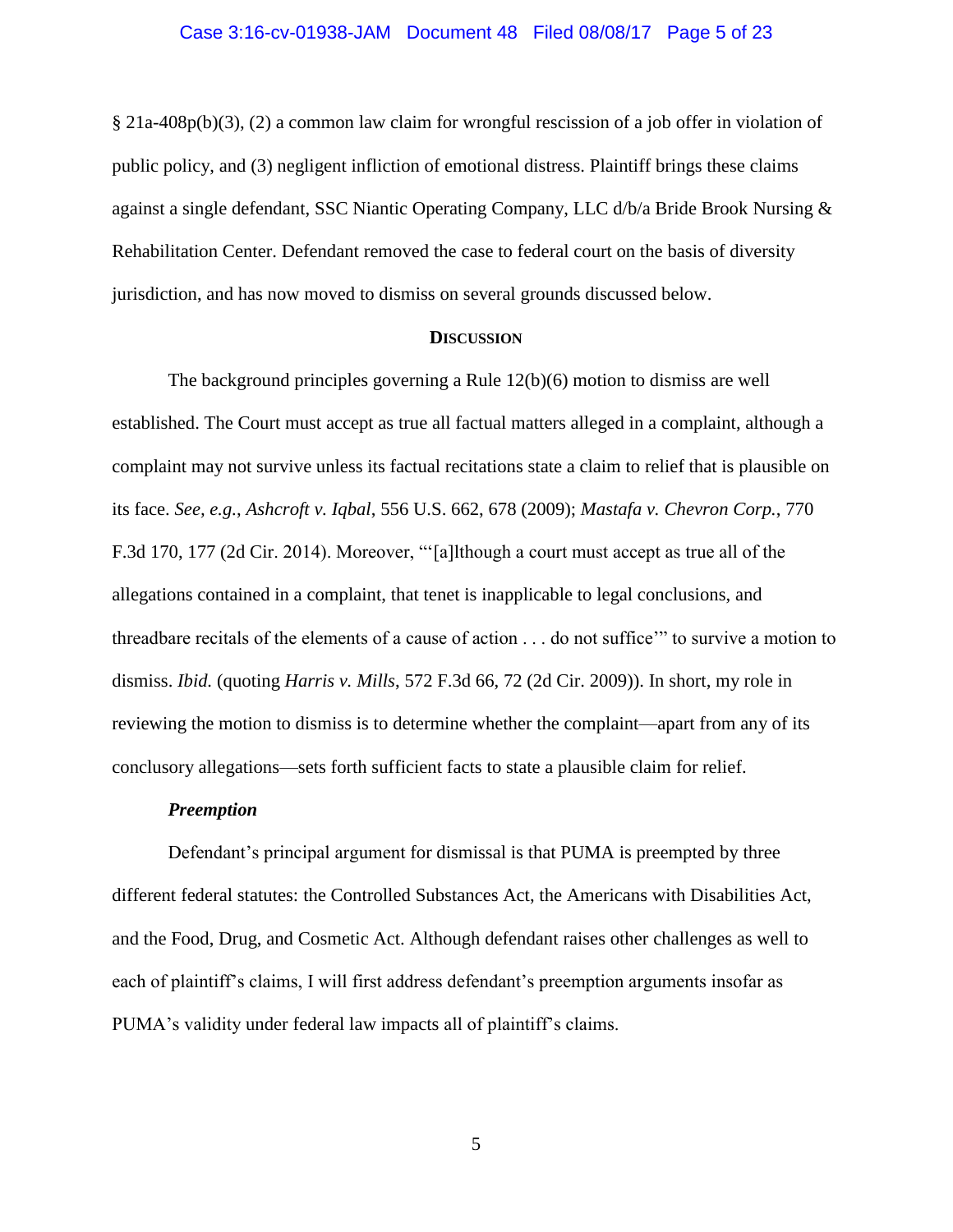#### Case 3:16-cv-01938-JAM Document 48 Filed 08/08/17 Page 6 of 23

The U.S. Constitution's Supremacy Clause provides that "the Laws of the United States . . . shall be the supreme Law of the Land . . . any Thing in the Constitution or Laws of any State to the Contrary notwithstanding." U.S. Const. art. VI, cl. 2. It follows that Congress may preempt a state law by means of a federal statute. Congress may accomplish this in several ways. It may do so expressly ("express preemption"), or it may preempt state law implicitly in circumstances where it is clear that Congress intended to occupy an entire regulatory field ("field preemption"). Congress may also preempt state law where state law stands as an obstacle to the objectives of Congress ("obstacle preemption") or where simultaneous compliance with both federal and state law is impossible ("impossibility preemption"). *See Oneok, Inc. v. Learjet, Inc.*, 135 S. Ct. 1591, 1595 (2015); *Madden v. Midland Funding, LLC*, 786 F.3d 246, 249–50 (2d Cir. 2015). In general, a federal statute will not be found to preempt claims arising under state law unless Congress's intent to do so is "clear and manifest." *Wyeth v. Levine*, 555 U.S. 555, 565 (2009).

Defendant argues that the Controlled Substances Act, Americans with Disabilities Act, and Food, Drug, and Cosmetic Act each invalidate PUMA under a theory of obstacle preemption. Under obstacle preemption, a state law is preempted where the state law "stands as an obstacle to the accomplishment and execution of the full purposes and objectives of Congress." *Arizona v. United States*, 567 U.S. 387, 399 (2012).

A defendant making an argument under obstacle preemption faces a heavy burden. "The mere fact of 'tension' between federal and state law is generally not enough to establish an obstacle supporting preemption, particularly when the state law involves the exercise of traditional police power." *Madeira v. Affordable Hous. Found., Inc.*, 469 F.3d 219, 241 (2d Cir. 2006). Rather, obstacle preemption precludes only those state laws that create an "actual conflict" with an overriding federal purpose and objective. *See Mary Jo C. v. N.Y. State & Local*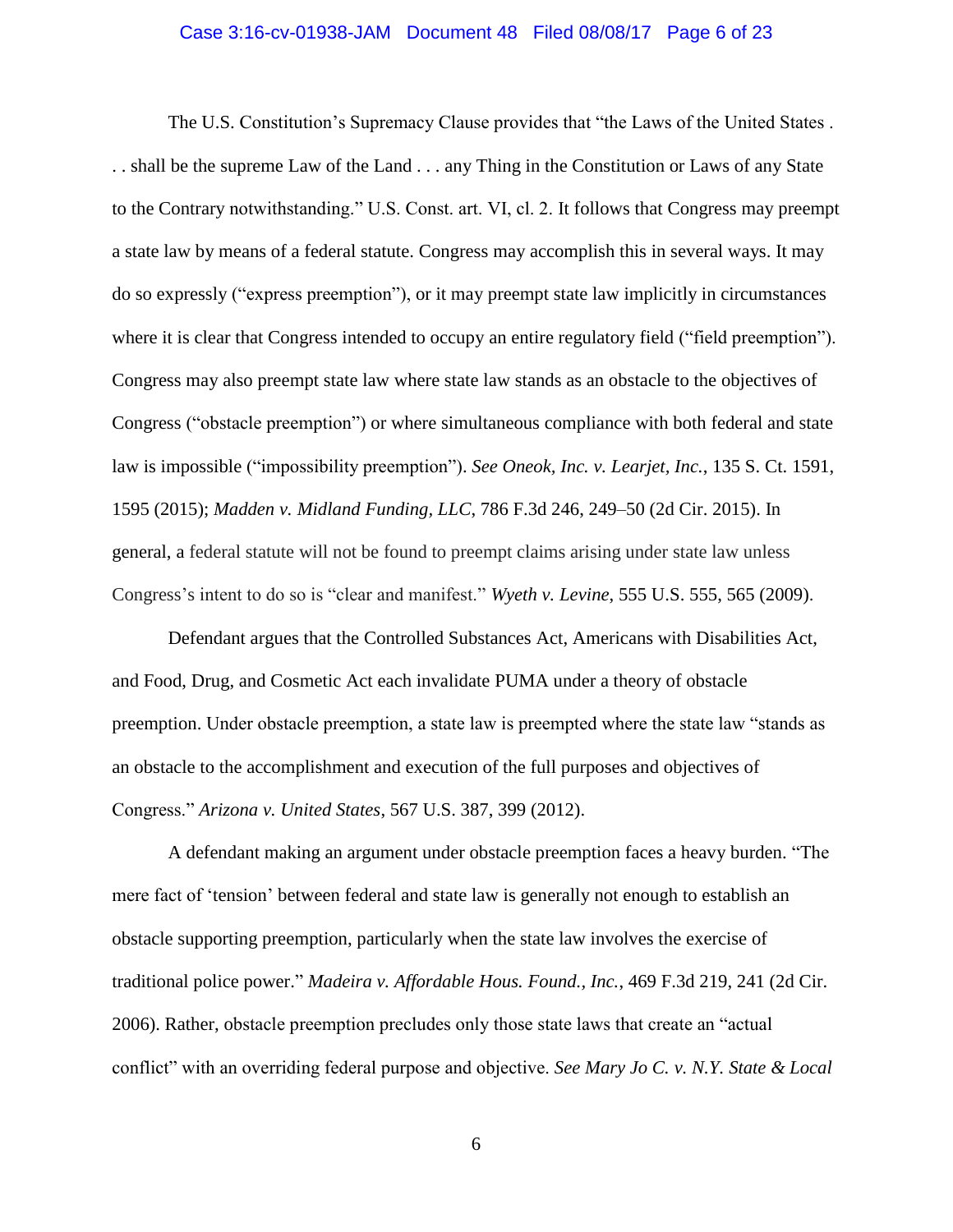#### Case 3:16-cv-01938-JAM Document 48 Filed 08/08/17 Page 7 of 23

*Ret. Sys.*, 707 F.3d 144, 162 (2d Cir. 2013). What constitutes a "sufficient obstacle" is "a matter of judgment, to be informed by examining the federal statute as a whole and identifying its purpose and intended effects." *Ibid.* (internal quotation marks omitted). But "the conflict between state law and federal policy must be a sharp one." *Marsh v. Rosenbloom*, 499 F.3d 165, 178 (2d Cir. 2007) (internal quotation marks omitted). Indeed, there is no preemption unless "the repugnance or conflict is so direct and positive that the two acts cannot be reconciled or consistently stand together." *In re MTBE Prods. Liab. Litig.*, 725 F.3d 65, 102 (2d Cir. 2013).

#### *1. Controlled Substances Act*

Defendant first argues that PUMA is preempted by the Controlled Substances Act, 21 U.S.C. § 801 *et seq.* ("CSA"). Specifically, defendant contends that by "affirmatively authoriz[ing] the medical use, possession, cultivation, sale, dispensing, and distribution of marijuana," PUMA "stands as an impermissible obstacle to the basic purpose of the CSA." Doc. #18-1 at 12. In response, plaintiff argues that because the CSA does not regulate the employment relationship, the employment anti-discrimination provision of PUMA does not conflict with or stand as an obstacle to the CSA. Doc. #27 at 11. I agree with plaintiff.

The CSA makes it a federal crime to use, possess, or distribute marijuana. "The main objectives of the CSA were to conquer drug abuse and to control the legitimate and illegitimate traffic in controlled substances." *Gonzales v. Raich*, 545 U.S. 1, 12 (2005). To carry out these goals, "Congress devised a closed regulatory system making it unlawful to manufacture, distribute, dispense, or possess any controlled substance except in a manner authorized by the CSA." *Id.* at 13. The CSA classifies marijuana as a Schedule I substance, which indicates the drug's "high potential for abuse," and the CSA allows no exceptions for medical use. 21 U.S.C. § 812; *see also United States v. Oakland Cannabis Buyers' Coop.*, 532 U.S. 483 (2001).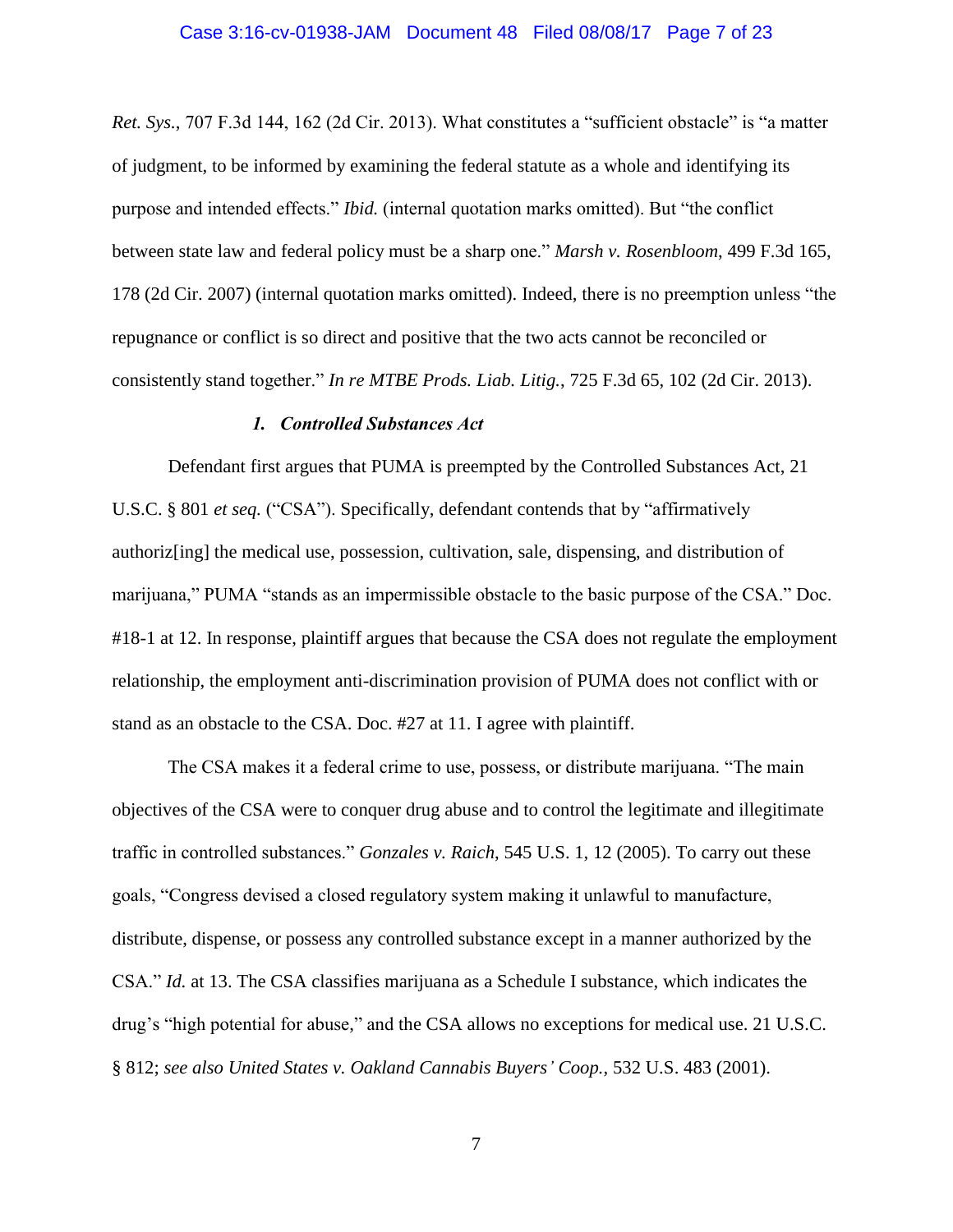#### Case 3:16-cv-01938-JAM Document 48 Filed 08/08/17 Page 8 of 23

The CSA, however, does not make it illegal to employ a marijuana user. Nor does it purport to regulate employment practices in any manner. It also contains a provision that explicitly indicates that Congress did not intend for the CSA to preempt state law "unless there is a positive conflict between that provision of this subchapter and that State law so that the two cannot consistently stand together." 21 U.S.C. § 903.

Defendant argues that PUMA stands as an obstacle to the CSA because it affirmatively authorizes the very conduct—marijuana use—that the CSA prohibits. But this argument is overbroad and overlooks the operative provision of PUMA that is at issue in this case: the specific provision of PUMA (Conn. Gen. Stat. § 21a-408p(b)(3)) that prohibits an employer from discriminating against authorized persons who use medicinal marijuana. Plaintiff contends that defendants have violated this particular provision, and plaintiff does not otherwise seek enforcement of PUMA *en toto* or of other provisions of PUMA. Accordingly, I must focus on PUMA's specific anti-employment discrimination provision rather than the statute as a whole, because in preemption cases, "state law is displaced only to the extent that it actually conflicts with federal law," and "a federal court should not extend its invalidation of a statute further than necessary to dispose of the case before it." *Dalton v. Little Rock Family Planning Servs.*, 516 U.S. 474, 476 (1996) (*per curiam*).

No court has considered whether the CSA preempts § 21a-408p(b)(3) or any other provisions of PUMA. So far as I can tell, there have been no cases interpreting PUMA at all. Although state and federal courts around the country have evaluated other States' medical marijuana statutes—including in the employment context—many of those cases are of limited value here, because the statutory provisions at issue in those cases are not analogous to the antidiscrimination provision of § 21a-408p(b)(3).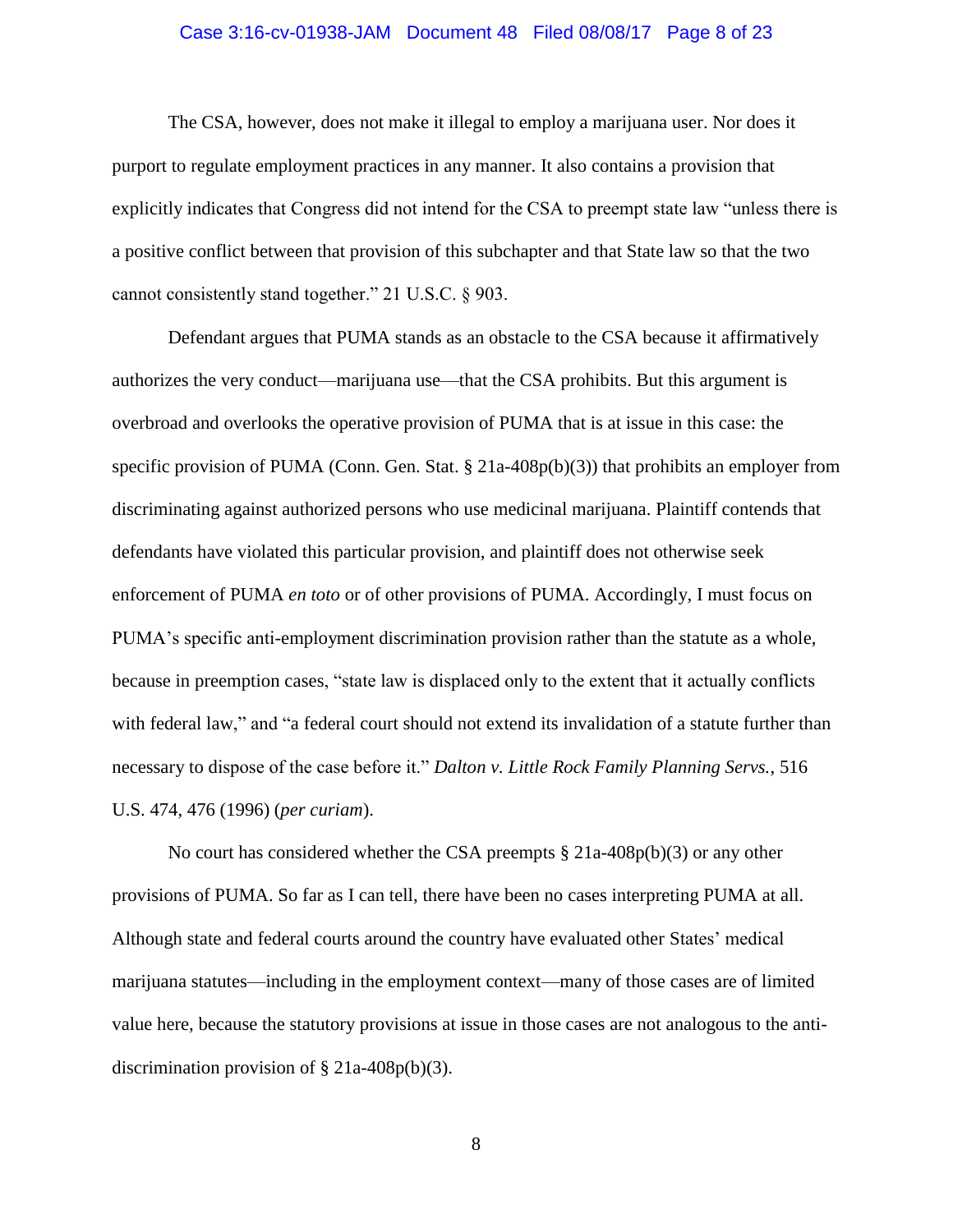#### Case 3:16-cv-01938-JAM Document 48 Filed 08/08/17 Page 9 of 23

For example, defendant relies heavily on *Emerald Steel Fabricators, Inc. v. Bureau of Labor & Indus.*, 230 P.3d 518 (Or. 2010), in which the Oregon Supreme Court determined that Oregon's medical marijuana statute was preempted by the CSA. Factually, the context in *Emerald Steel* is quite similar to this case: a plaintiff was fired by his employer one week after disclosing his status as a state-law-authorized user of medical marijuana. Legally, however, *Emerald Steel* is different, because Oregon's medical marijuana statute contains no provision explicitly barring employment discrimination.<sup>3</sup> The very different question presented in *Emerald Steel* was whether the CSA more generally preempted a provision of Oregon law that authorized the use of medical marijuana. Here, by contrast, the question is whether the CSA preempts a provision that prohibits an employer from taking adverse action against an employee on the basis of the employee's otherwise state-authorized medicinal use of marijuana.

So *Emerald Steel* is distinguishable, because it did not concern a statutory antidiscrimination-against-use-of-medical-marijuana provision. Other factually similar cases are even more distinguishable, because they have been decided on statutory interpretation grounds rather than on preemption grounds. *See, e.g.*, *Coats v. Dish Network, LLC*, 350 P.3d 849 (Colo. 2015) (plaintiff was not protected under statute that prohibited employer from terminating employee due to employee's participating in "lawful" activities off the premises of the employer during non-working hours, because court interpreted "lawful" to mean lawful under both state and federal law); *Casias v. Wal-Mart Stores, Inc.*, 695 F.3d 428, 435–36 (6th Cir. 2012)

<sup>3</sup> The plaintiff in *Emerald Steel* brought his claim under ORS 659A.112, a state law that protects employees against discrimination on the basis of disability. The defendant argued that it had no obligation to accommodate the plaintiff's medical marijuana use, because the law provided an exemption to the protection of ORS 659A.112, for cases in which the employer takes action based on an employee's illegal use of drugs. The decision in *Emerald Steel* turned on whether the plaintiff's use of medical marijuana constituted "the use of illegal drugs," and therefore it turned on whether the use of medical marijuana was "lawful." The Oregon Supreme Court held that it was not lawful, because the provision of Oregon's medical marijuana act that authorized the use of medical marijuana was preempted by the CSA.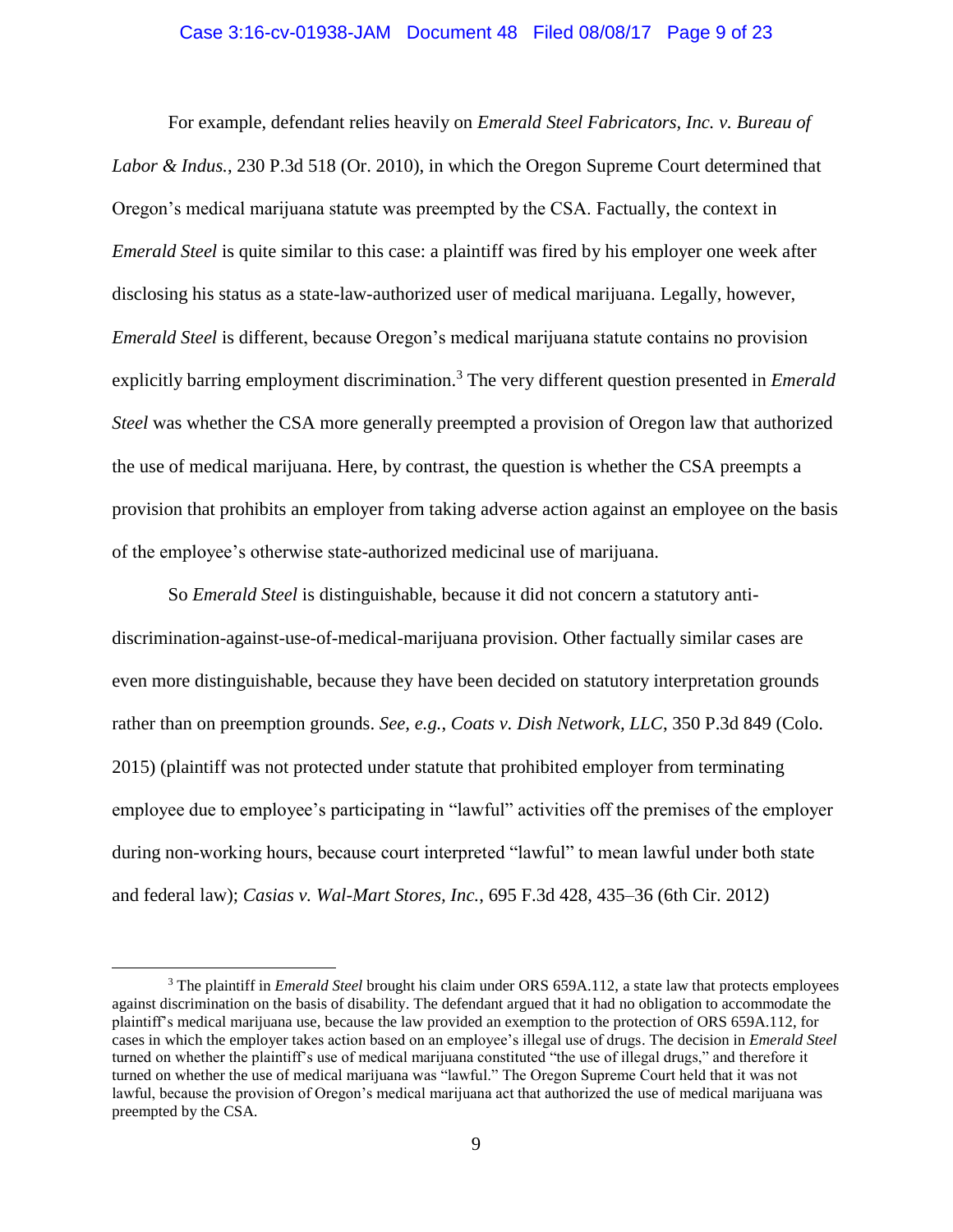### Case 3:16-cv-01938-JAM Document 48 Filed 08/08/17 Page 10 of 23

(Michigan's medical marijuana statute, which provides protection against disciplinary action by a "business," does not impose restrictions on private employers, as a matter of textual interpretation); *Stanley v. Cty. of Bernalillo Comm'rs*, 2015 WL 4997159, at \*5 (D.N.M. 2015) (citing additional cases in which courts have "rejected the plaintiff's claims that state antidiscrimination laws prohibit private employers from terminating employees for state-authorized medical marijuana usage as a matter of statutory interpretation, and not on federal-preemption grounds").

Although most cases dealing with the CSA's preemption of state medical marijuana statutes have come out in favor of employers, these cases have not concerned statutes with specific anti-discrimination provisions; courts and commentators alike have suggested that a statute that clearly and explicitly provided employment protections for medical marijuana users could lead to a different result.<sup>4</sup> Indeed, one court recently held that the CSA does not preempt the anti-discrimination-in-employment provision of Rhode Island's medical marijuana statute. *See Callaghan v. Darlington Fabrics Corp.*, 2017 WL 2321181, at \*13–14 (R.I. Super. 2017).

Like the provision at issue in *Callaghan*, § 21a-408p(b)(3) of PUMA regulates the employment relationship, an area in which States "'possess broad authority under their policy powers to regulate.'" *Arizona*, 567 U.S. at 404 (quoting *De Canas v. Bica*, 424 U.S. 351, 356 (1976)). Given that the CSA nowhere prohibits employers from hiring applicants who may be engaged in illegal drug use, defendant has not established the sort of "positive conflict" between § 21a-408p(b)(3) and the CSA that is required for preemption under the very terms of the CSA.

<sup>4</sup> *See, e.g.*, *Roe v. Teletech Customer Care Mgmt. LLC*, 171 Wash. 2d 736, 748 (2011); *Ross v. RagingWire Telecomms., Inc.*, 42 Cal. 4th 920, 927–28 (2008); Kathleen Harvey, *Protecting Medical Marijuana Users in the Workplace*, 66 CASE W. RES. L. REV. 209, 222 (2015) (arguing that the CSA does not preempt provisions that provide explicit employment protections to medical marijuana patients); Taylor Oyaas, Note, *Reefer Madness: How Tennessee Can Provide Cannabis Oil Patients Protection from Workplace Discrimination*, 47 U. MEM. L. REV. 935, 967 (2017) (arguing that Tennessee can and should avoid the problems faced by the plaintiff *Emerald Steel* by adopting explicit employment protections for medical marijuana users).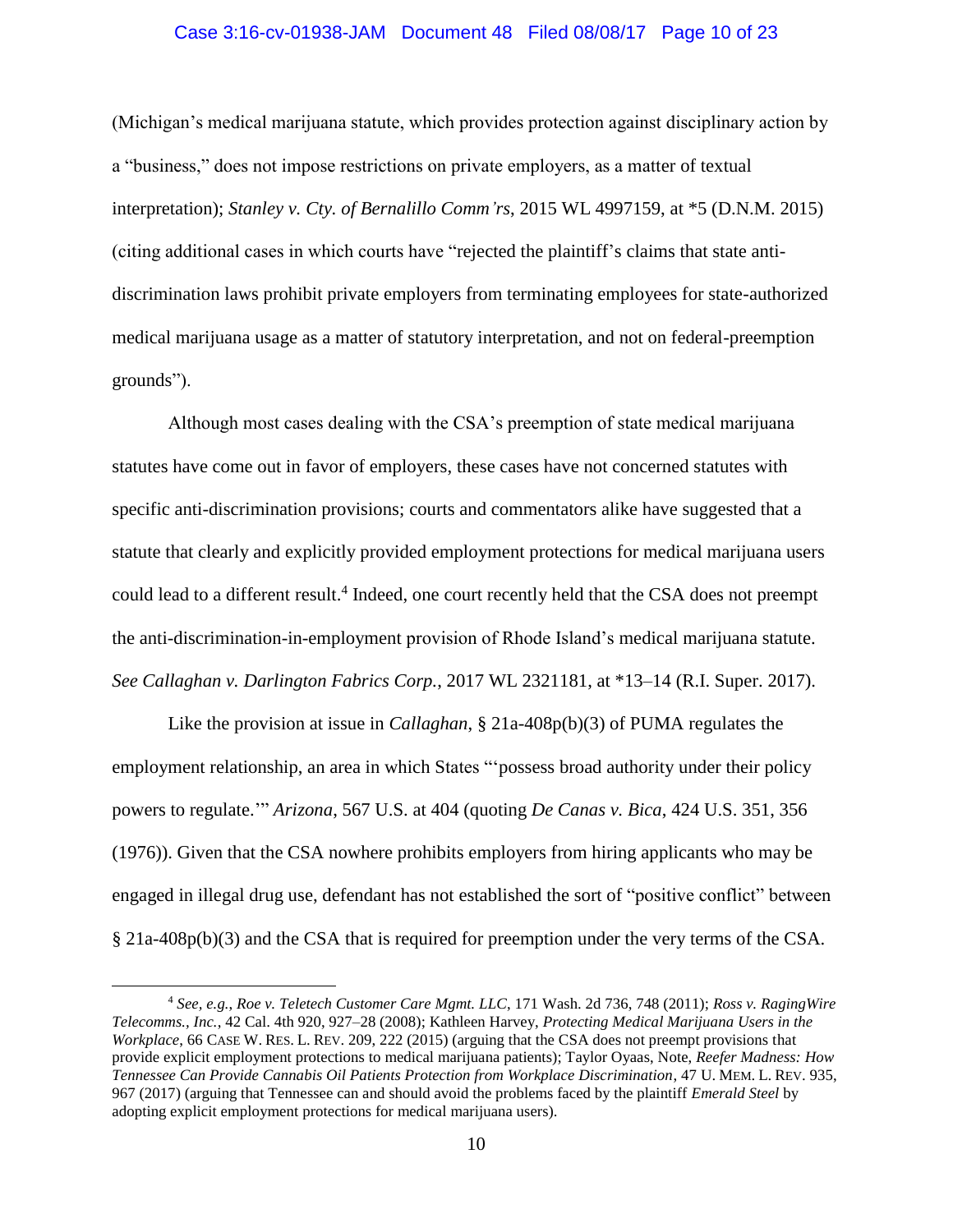#### Case 3:16-cv-01938-JAM Document 48 Filed 08/08/17 Page 11 of 23

*See* 21 U.S.C. § 903. Nor does any tension between § 21a-408p(b)(3) and the CSA rise to the level of the "sharp" conflict required to establish obstacle preemption under the case law. The CSA does not preempt  $\S 21a-408p(b)(3)$ .

## *2. Americans with Disabilities Act*

Defendant next contends that PUMA's anti-discrimination employment provision is preempted by the Americans with Disabilities Act, 42 U.S.C. § 12101 *et seq.* ("ADA"). The ADA of course protects the rights of persons with disabilities to be free from discrimination, including discrimination in the employment context. Given the ADA's remedial purpose to protect employees from discrimination, it may seem odd to suppose that the ADA of all statutes should be understood to preclude the States from fighting employment discrimination of any kind.

Defendant nevertheless fashions its somewhat counterintuitive ADA preemption argument from a provision of the ADA—42 U.S.C. § 12114—that was crafted in order to make clear that the ADA does not extend its protections to persons who use illicit drugs or alcohol. This provision of the ADA contains numerous sub-provisions, several of which are important to consider here:

- Section 12114(a) states that "[f]or purposes of this subchapter, a qualified individual with a disability shall not include any employee or applicant who is currently engaging in the illegal use of drugs, when the covered entity [employer] acts on the basis of such use."
- Section 12114(b) provides in part that "it shall not be a violation" of the ADA for an employer to engage in "drug testing" in order to ensure that a person who has previously participated in a drug rehabilitation program "is no longer engaging in the illegal use of drugs."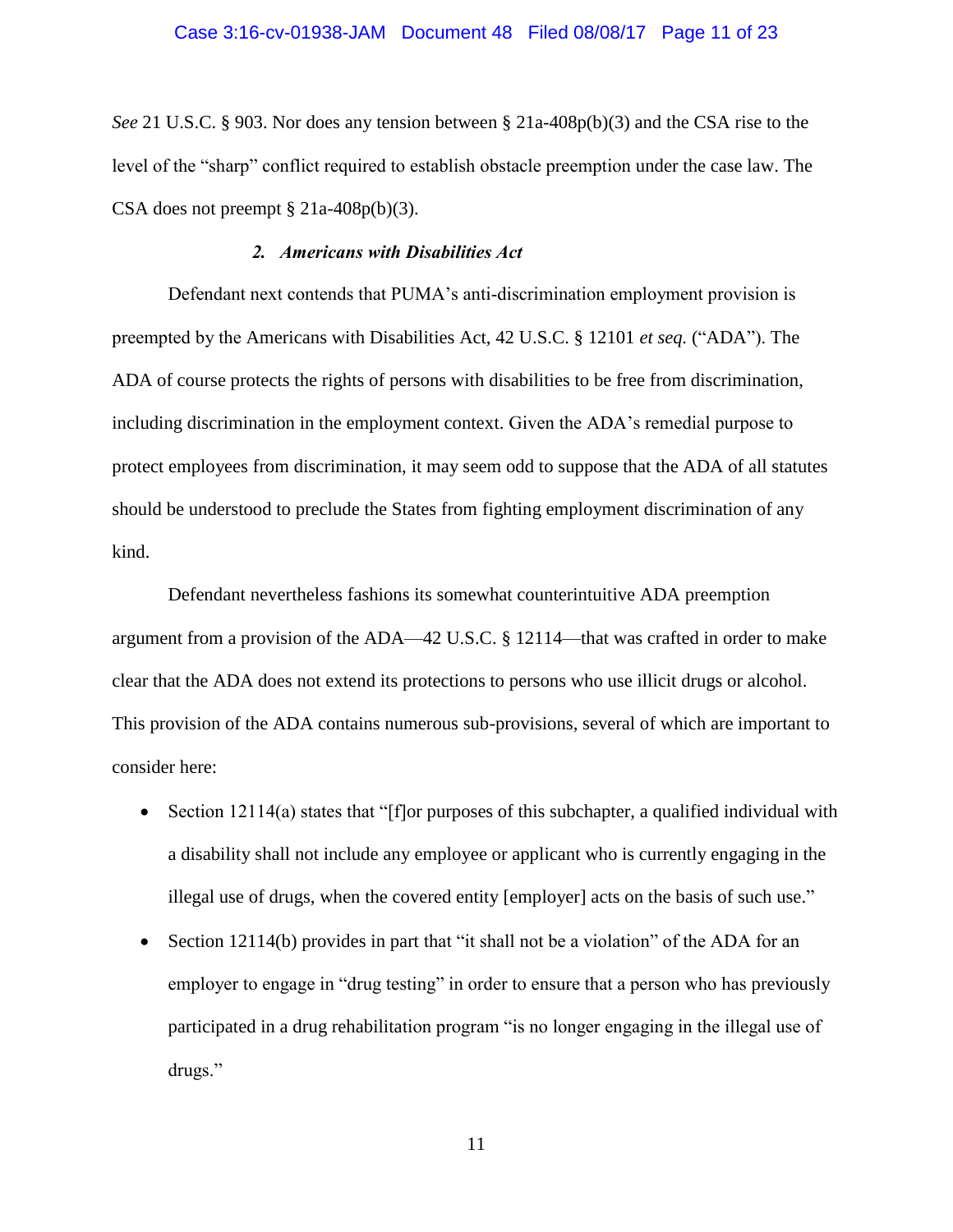- Section  $12114(c)(1)$  provides that an employer "may prohibit the illegal use of drugs and the use of alcohol at the workplace by all employees."
- Section 12114(c)(4) provides that an employer "may hold an employee who engages in the illegal use of drugs or who is an alcoholic to the same qualification standards for employment or job performance and behavior that such entity holds other employees, even if any unsatisfactory performance or behavior is related to the drug use or alcoholism of such employee."
- Section  $12114(d)(2)$  provides that "[n]othing in this subchapter shall be construed to encourage, prohibit, or authorize the conducting of drug testing for the illegal use of drugs by job applicants or employees or making employment decisions based on such test results."

In essence, § 12114(a) creates an illicit-drug-use exception to the protections of the ADA, and then the rest of § 12114 outlines what steps that employers may take with respect to illicit drug use without violating the ADA.

I draw the following conclusions from these various sub-provisions of § 12114. First and most importantly, the ADA explicitly provides that an employer "may prohibit the illegal use of drugs and the use of alcohol *at the workplace* by all employees." 42 U.S.C. § 12114(c)(1) (emphasis added). But the facts of this case do not involve any use of marijuana by plaintiff at the workplace, and PUMA explicitly declines to authorize such workplace use. *See* Conn. Gen. Stat. §§ 21a-408p(b)(3), 21a-408a(b)(2). And the fact that the ADA does not further provide that an employer may prohibit an employee from the illegal use of drugs *outside* of the workplace is a powerful indication that the ADA was not meant to regulate non-workplace activity, much less to preclude the States from doing so or to preclude the States from prohibiting employers from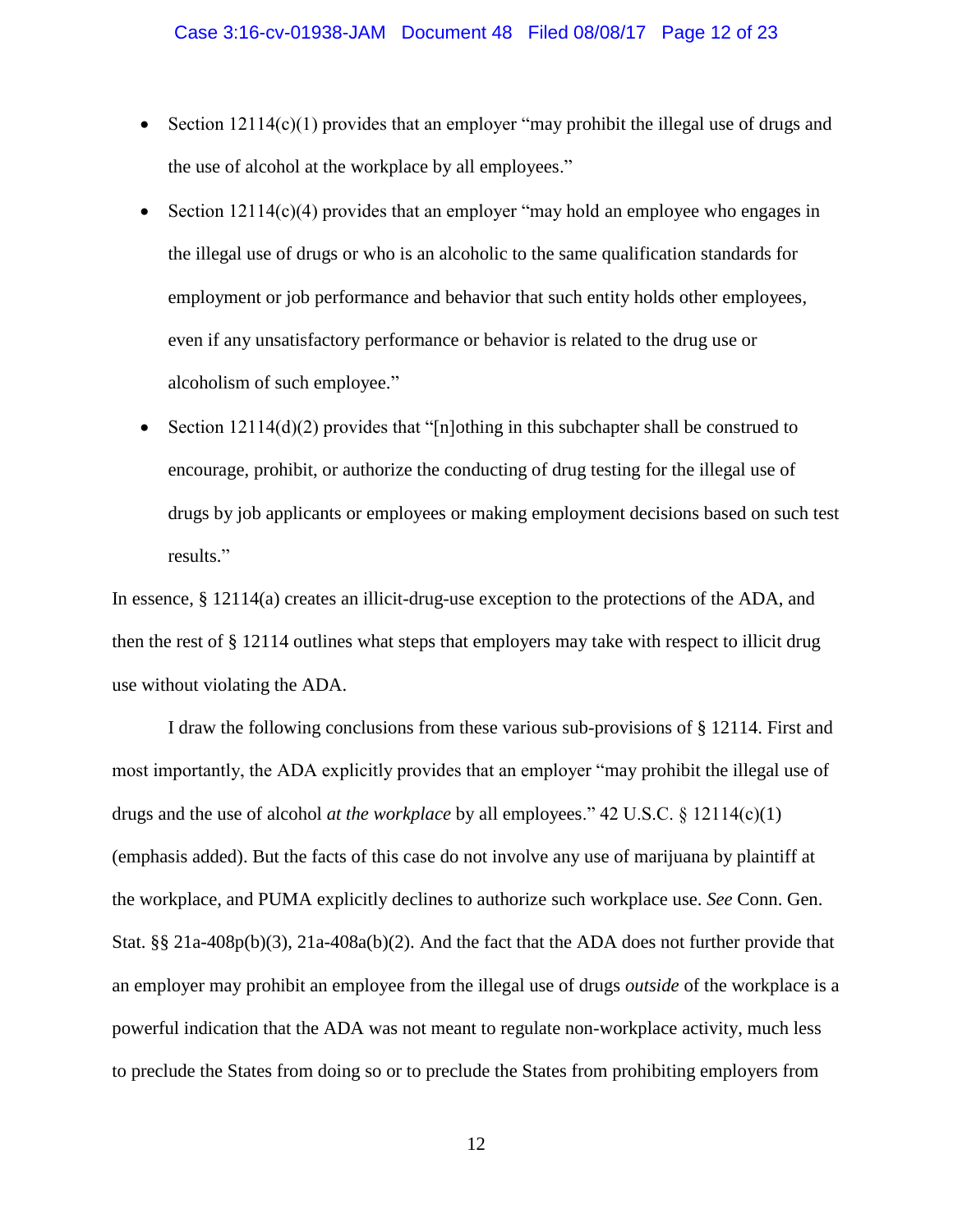#### Case 3:16-cv-01938-JAM Document 48 Filed 08/08/17 Page 13 of 23

taking adverse actions against employees who may use illegal drugs outside the workplace (and whose drug use does not affect job performance).

Second, although the ADA refers to and contemplates employers' use of drug testing, it does so for a limited purpose to make clear that such use of drug testing is not itself a violation of the ADA. *See* 42 U.S.C. § 12114(b). Other than making clear what conduct does not violate the ADA, the ADA is not an employer's *Magna Carta* to engage in drug testing of all employees. That is why § 12114(d)(2) provides that the ADA does not "encourage, prohibit, *or authorize*" drug testing of applicants or employees. The fact that the ADA allows an employer to use drug testing without fear of facing liability under the ADA does not additionally and exorbitantly mean that the ADA was intended to categorically preclude the States from preventing an employer from taking adverse action against someone who fails any kind of a drug test.

Defendant relies heavily on the wording of  $\S 12114(c)(4)$ , which as noted above provides that an employer "may hold an employee who engages in the illegal use of drugs or who is an alcoholic to the same *qualification standards* for employment or job performance and behavior that such entity holds other employees, even if any unsatisfactory performance or behavior is related to the drug use or alcoholism of such employee." On the basis of this text, defendant argues that its drug testing of plaintiff was a "qualification standard" that it was free under the ADA to impose against plaintiff as it would any other employee. But viewed in context of the purpose of the ADA and the accompanying sub-provisions of § 12114 that I have just discussed, I cannot agree with defendant's understanding that a drug test is itself a "qualification standard" within the meaning of this sub-provision, because the wording of this sub-provision further states that the "qualification standard" must be job-performance/behavior-related. There is no suggestion in this case that plaintiff's medicinal use of marijuana adversely would affect her job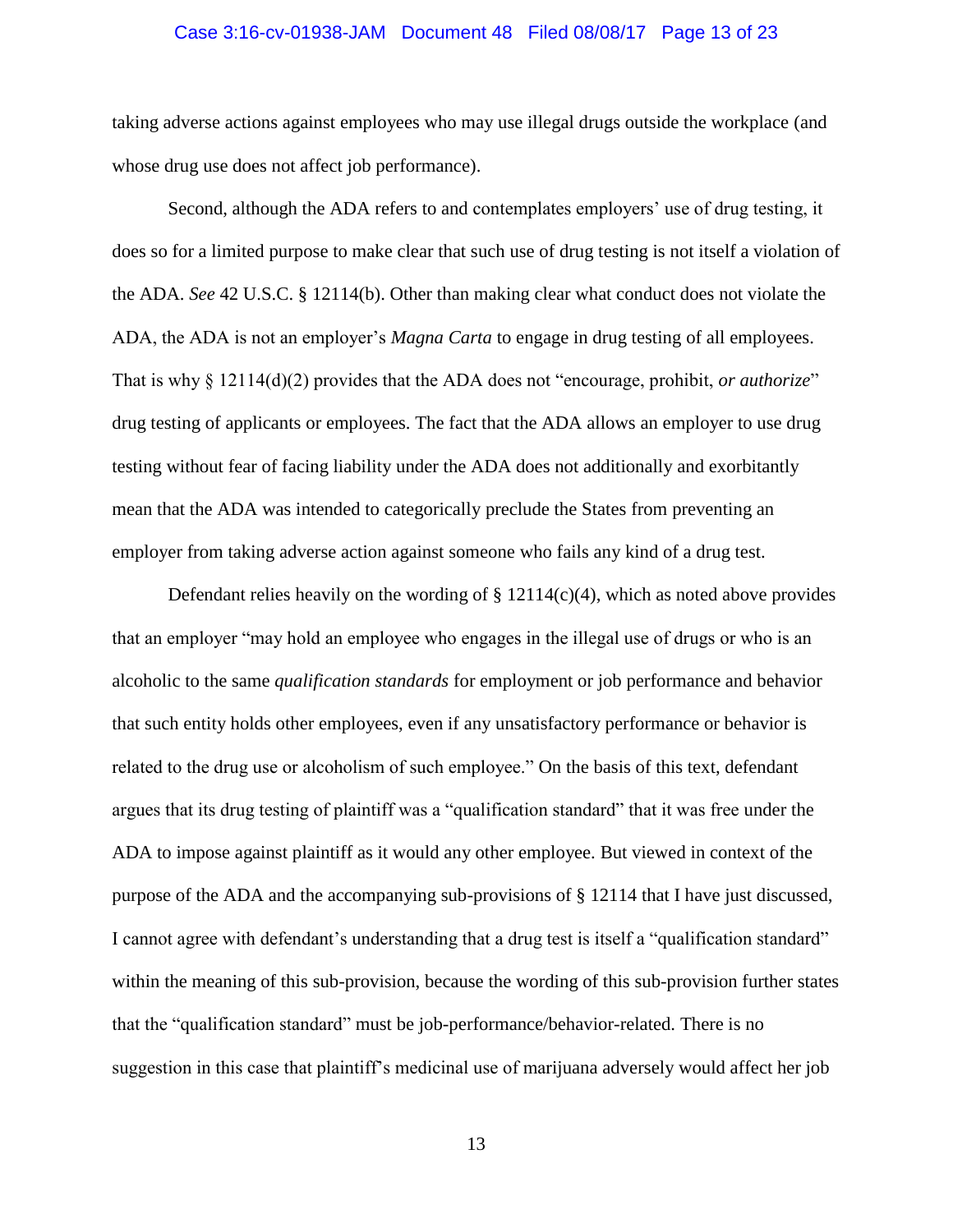### Case 3:16-cv-01938-JAM Document 48 Filed 08/08/17 Page 14 of 23

performance. Moreover, defendant's interpretation is at odds with  $\S$  12114(d)(2), insofar as

defendant reads  $\S 12114(c)(4)$  to authorize drug testing of applicants.

My conclusion that the ADA does not preempt PUMA's anti-discrimination employment provision is reinforced by consideration of the ADA's preemption "savings clause":

Nothing in this chapter shall be construed to invalidate or limit the remedies, rights, and procedures of any Federal law or law of any State or political subdivision of any State or jurisdiction that provides greater or equal protection for the rights of individuals with disabilities than are afforded by this chapter.

42 U.S.C. § 12201(b). The evident intent of Congress was to allow the States to enact greater protections for parties like plaintiff who may suffer from a disability such as plaintiff's posttraumatic stress disorder.

As the Supreme Court has acknowledged in a different context, the courts should not presume that Congress "hide[s] elephants in mouseholes." *Whitman v. Am. Trucking Ass'ns*, 531 U.S. 457, 468 (2001). But that is what defendant presumes that Congress has done here—that Congress has used an exemption from the coverage scope of the ADA to preempt the States from prohibiting other forms of employment discrimination. I cannot agree. The ADA is an antidiscrimination statute that exempts the use of illegal drugs from its scope of protection. Beyond doing so, the ADA does not preclude the States from regulating employers who discriminate against employees who engage in the medicinal use of drugs in compliance with state law.

At most, defendant presents a convincing case that plaintiff could not seek relief under the ADA for defendant's rescission of her job offer. *See, e.g.*, *James v. City of Costa Mesa*, 700 F.3d 394, 405 (9th Cir. 2012) ("We hold . . . that the ADA does not protect medical marijuana users who claim to face discrimination on the basis of their marijuana use."). But the question here is not whether the ADA affords plaintiff relief. It is whether the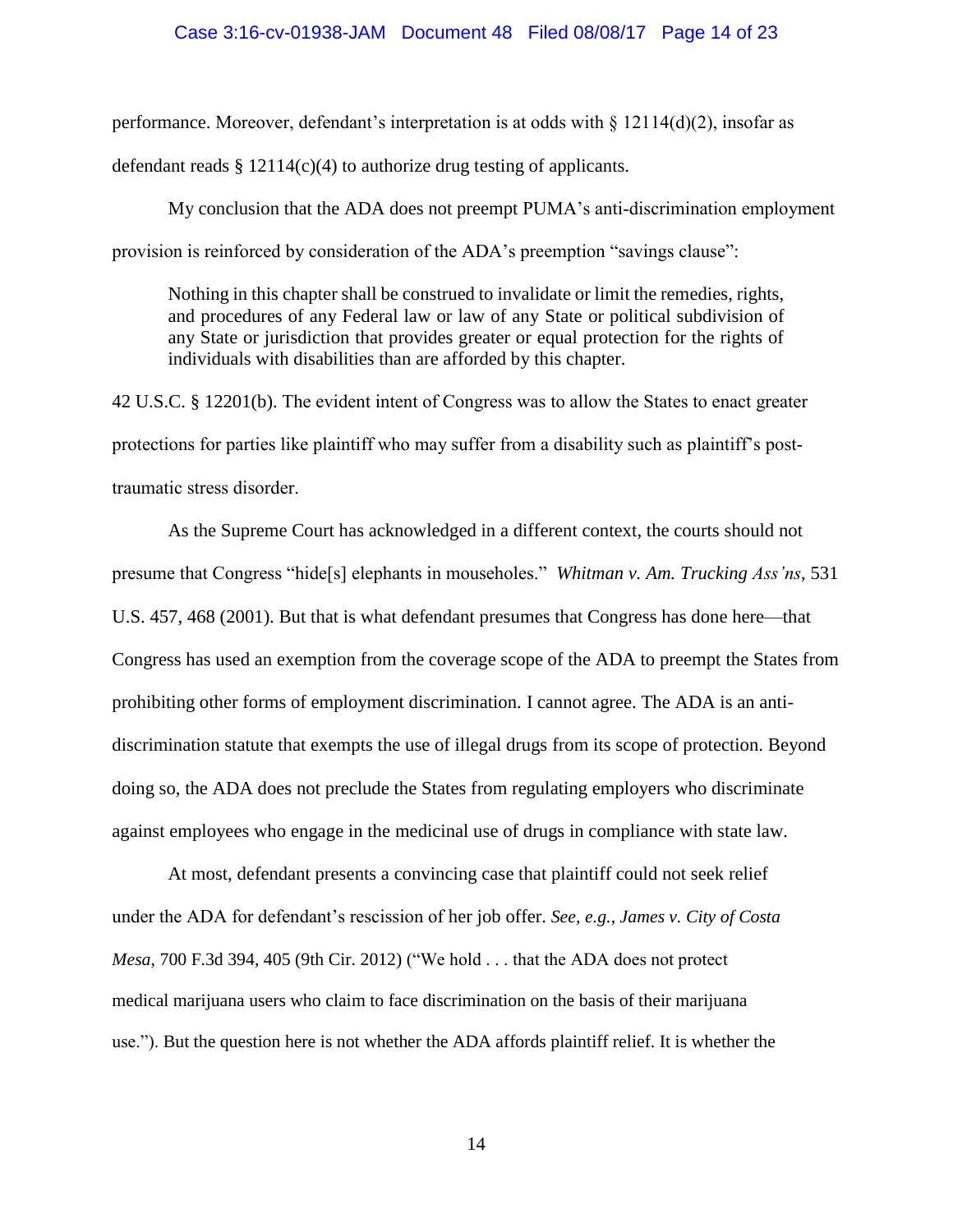#### Case 3:16-cv-01938-JAM Document 48 Filed 08/08/17 Page 15 of 23

ADA precludes Connecticut from granting plaintiff relief. I conclude that defendant has not shown a conflict between the ADA and PUMA that would justify preemption.

# *3. Federal Food, Drug, and Cosmetic Act*

Defendant further argues that PUMA is preempted by the Food, Drug, and Cosmetic Act (FDCA), 21 U.S.C. § 301 *et seq.*, because PUMA permits the use, dispensing, and licensing of medical marijuana, which has not been approved by the federal Food and Drug Administration. Doc. #18-1 at 22. Like the CSA, however, the FDCA does not purport to regulate employment, and my focus here is limited to the validity of PUMA's anti-discrimination-in-employment provision, § 21a-408p(b)(3). Because § 21a-408p(b)(3) neither conflicts with nor poses an obstacle to the goals of the FDCA, I conclude that the FDCA does not preempt § 21a-408p(b)(3).

In short, therefore, PUMA is not preempted by any federal laws. Accordingly, I will now turn to consider defendant's specific arguments with respect to each of the three counts of the complaint.

## *Count One – Private Right of Action under PUMA*

Defendant moves to dismiss plaintiff's PUMA claim under § 21a-408p(b)(3) on the ground that PUMA does not give rise to a private right of action. Both parties agree that PUMA lacks an explicit authorization for a private right of action but dispute whether there is an implied right of action.

There is a "presumption in Connecticut that private enforcement does not exist unless expressly provided in a statute." *Gerardi v. City of Bridgeport*, 294 Conn. 461, 468 (2010). Plaintiff bears the burden of overcoming this presumption. In determining whether a plaintiff has met her burden, Connecticut courts look to three factors that are known as the "*Napoletano* factors." The first factor is whether plaintiff is one of the class for whose benefit the statute was enacted. The second factor is whether there is any indication of legislative intent, explicit or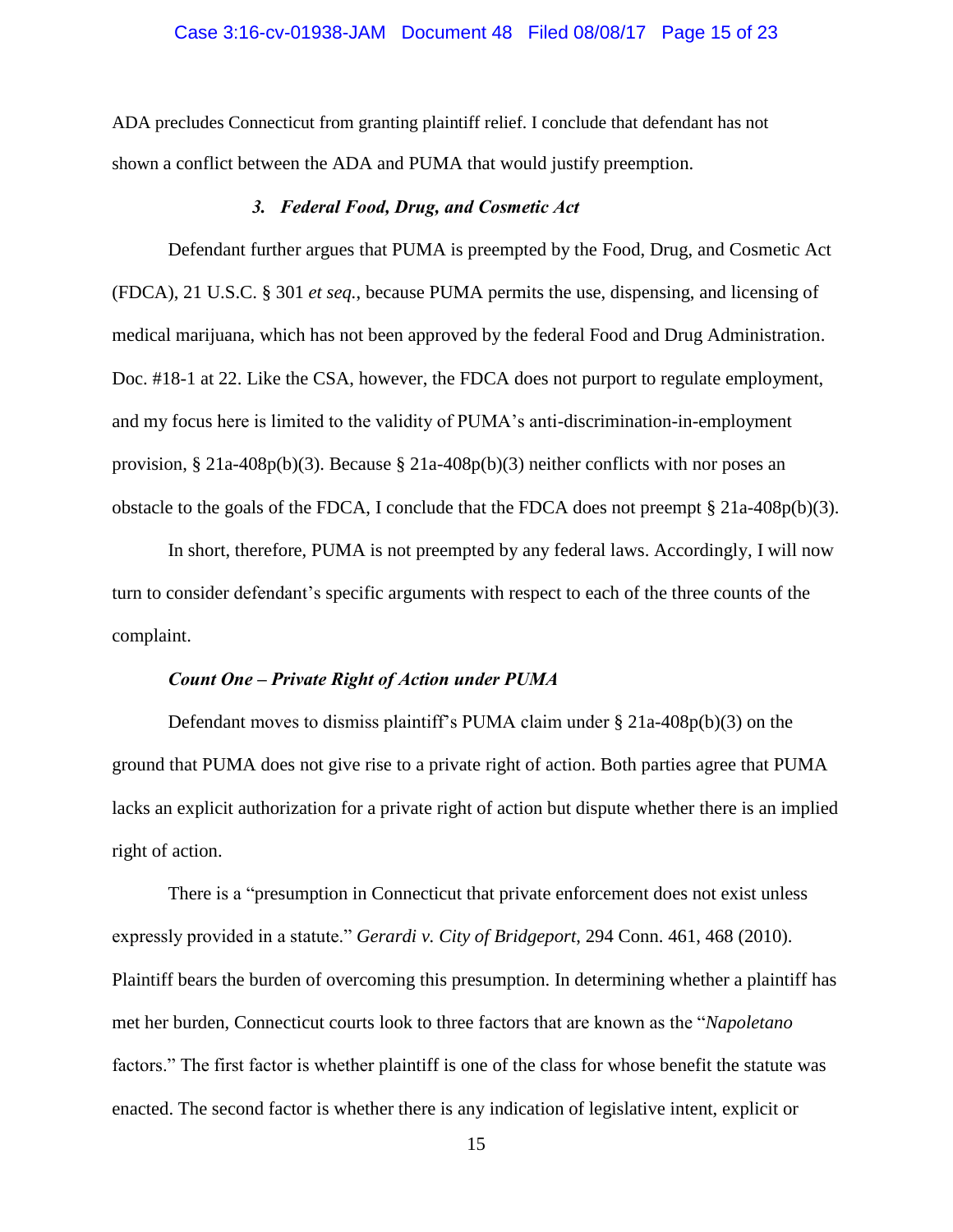### Case 3:16-cv-01938-JAM Document 48 Filed 08/08/17 Page 16 of 23

implicit, either to create a private right of action or to deny one. And the third factor is whether the recognition of a private right of action would be consistent with the underlying purposes of the legislative scheme. *See ibid.* (citing *Napoletano v. CIGNA Healthcare of Conn., Inc.*, 238 Conn. 216, 249 (1996)).

Once a plaintiff meets a "threshold showing that none of the three factors weighs against recognizing a private cause of action," courts consider "all evidence that could bear on each factor." *Gerardi*, 294 Conn. at 469. In undertaking this analysis, courts should "look to the words of the statute itself, to the legislative history and circumstances surrounding its enactment, to the legislative policy it was designed to implement, and to its relationship to existing legislation and common law principles governing the same general subject matter." *Provencher v. Town of Enfield*, 284 Conn. 772, 778–79 (2007). "The ultimate question is whether there is sufficient evidence that the legislature intended" to provide a private cause of action. *Id.* at 779.

Whether  $\S 21a-408p(b)(3)$  provides a private cause of action is a question of first impression.<sup>5</sup> Applying the *Napoletano* test here, plaintiff meets the threshold showing that none of the three factors weighs against recognizing a private cause of action. With respect to the first

<sup>5</sup> This question is mostly unsettled in other States as well. The provisions in other States that are analogous to § 21a-408p(b)(3) similarly all lack express causes of action. The Rhode Island Superior Court recently determined that Rhode Island's medical marijuana statue contains an implied cause of action. *See Callaghan v. Darlington Fabrics Corp.*, 2017 WL 2321181, at \*4–8 (R.I. Super. 2017). But for the most part, it appears to be an open question whether the other seven medical marijuana statutes that contain employment provisions imply a private cause of action. The Arizona Court of Appeals held that Arizona's provision did not provide a private cause of action for patients against their treating physicians; in doing so, the court contrasted the physician provision with the provision prohibiting discrimination by landlords, schools, and employers and insinuated (but did not find) that a private cause of action might exist against landlords, schools, and employers. *See Gersten v. Sun Pain Mgmt., P.L.L.C.*, 2017 WL 1382020, at \*2 (Ariz. Ct. App. 2017).

The Massachusetts Supreme Court recently held that Massachusetts's medical marijuana statute, which does *not* explicitly protect employees against discrimination based on medical marijuana use, did not contain an implied cause of action to that effect either. But the Massachusetts Supreme Court, in that decision, also held that the aggrieved employee had a cause of action under a state disability discrimination statute, finding that "an exception to an employer's drug policy to permit its use is a facially reasonable accommodation" under the relevant state law. *See Barbuto v. Advantage Sales & Marketing LLC*, 477 Mass. 456, 2017 WL 3015716, at \*5 (2017). The Massachusetts court emphasized that because "a comparable cause of action already exists under our law prohibiting handicap discrimination, a separate, implied right of action is not necessary to protect a patient using medical marijuana from being unjustly terminated for its use." *Id.* at \*8.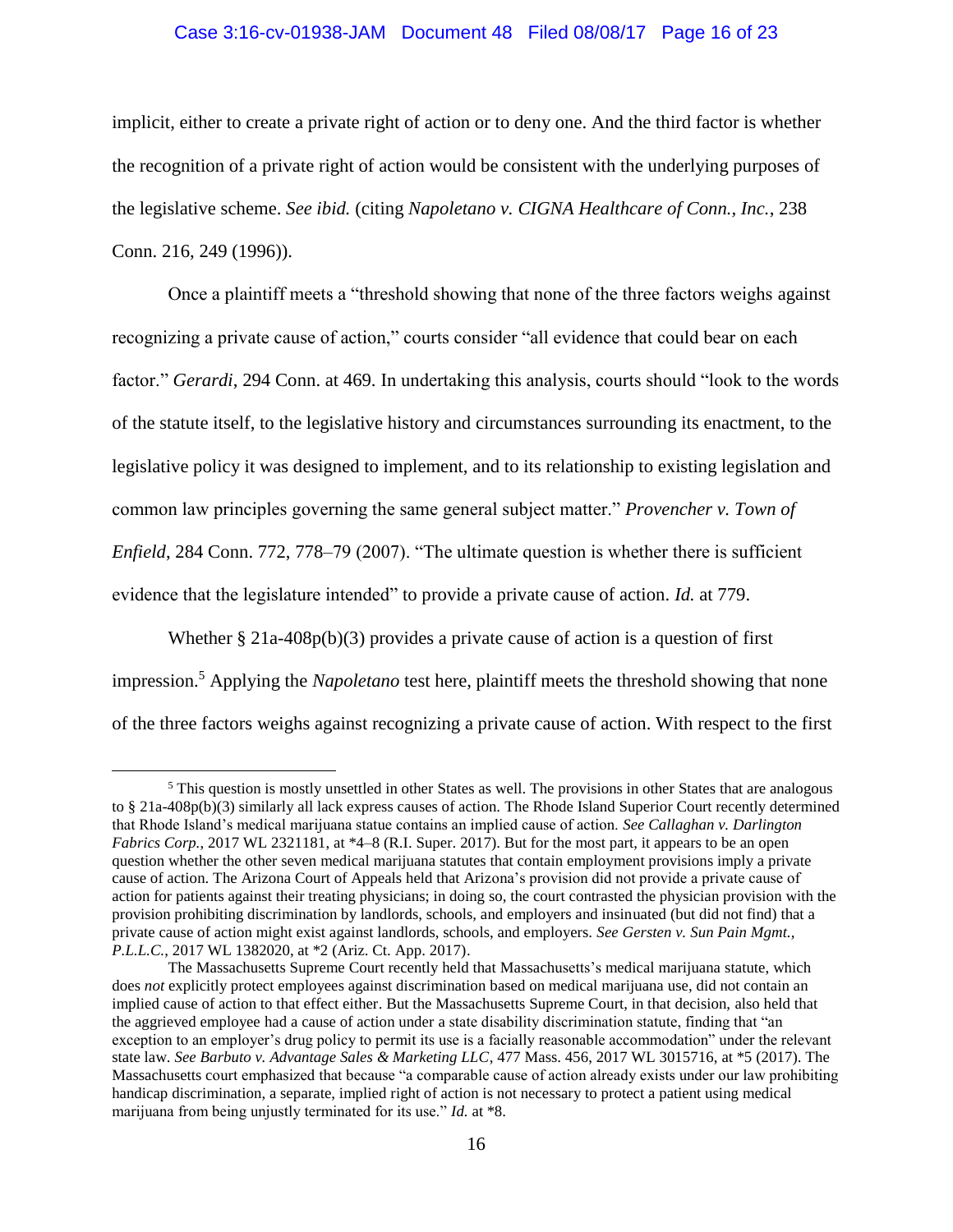### Case 3:16-cv-01938-JAM Document 48 Filed 08/08/17 Page 17 of 23

factor, plaintiff is a qualifying patient and thus she certainly falls within the class for whose benefit the statute was enacted. With respect to the second factor, there is no indication of legislative intent to deny a private cause of action. To the contrary, testimony from public hearings suggests that legislators expected that the employment provision of PUMA would provide protections for employees that would be enforceable in the courts.<sup>6</sup> Lastly, with respect to the third factor, a private cause of action is not inconsistent with the underlying purposes of the legislative scheme but in fact effectuates the evident legislative purpose to prevent employers from discriminating against authorized medicinal users of marijuana.

Considering all that bears on each factor, I conclude that the legislature intended that § 21a-408p(b)(3) provide a private cause of action. Most importantly, without a private cause of action, § 21a-408p(b)(3) would have no practical effect, because the law does not provide for any other enforcement mechanism. "The absence of any enforcement mechanism militates in favor of authorizing a private right of action, thereby enabling those for whose benefit the statute

<sup>6</sup> *See* 55 H.R. Proc., Pt. 9, 2012 Sess., p. 177 (REP. NOUJAIM: ". . . All I am saying is this is one additional burden on employers, just one additional burden being placed on employers and – on their daily work and – and that, essentially, will hurt employers, and I do have some concerns about it."); *id.* at p. 335–36 (REP. CALENDORA: " . . . we have language here that a qualifying patient shall not be denied any right or privilege, including but not limited to. So these individuals are going to be essentially, a protected class. I'm not sure what rights and privileges they're going to assert and that's denied from their use of medical marijuana. . . . [A]nd we see broad sweeping language in here, not just affording these individuals the right to use medical marijuana, but we're affording them the right to assert all sorts of claims that we don't even contemplate. And I'm not sure that was the original intent when this bill set out. When I first heard about it, it was about allowing individuals to be able to use medical marijuana in the treatment of some debilitating illness. But what we're doing here today is creating a whole other class that can assert lawsuits against landlords, against employers, against neighbors, against classmates, under the guise of using medical marijuana. Does it become a sword? I don't think so but it certainly is going to become a shield, and yet, again, it's going to be problematic in the workforce, in the residential facilities."); *id.* at 440 (REP. CAFERO: "We have a situation is this bill that[] has been pointed out many times that says no employer can discriminate in any way . . . against any employee who happens to be participating in this program. And yet when a very practical issue came up by Representative Noujaim, a manufacturer, who says if the qualifying patient is home before coming to work administers to him or herself the medical marijuana and by its very nature comes to work impaired. If he were to say, I got to send you home, you can't work on this. He is liable for lawsuit because he's not supposed to discriminate."); 55 S. Proc., Pt. 10, 2012 Sess., p. 210 (SEN. BOUCHER: "The other costs that we have to consider are . . . [t]he cost to businesses; we have in this bill language that says businesses are prohibited from discriminating. We hopefully will talk about some protections for businesses should this program come in place, because they're really at risk.").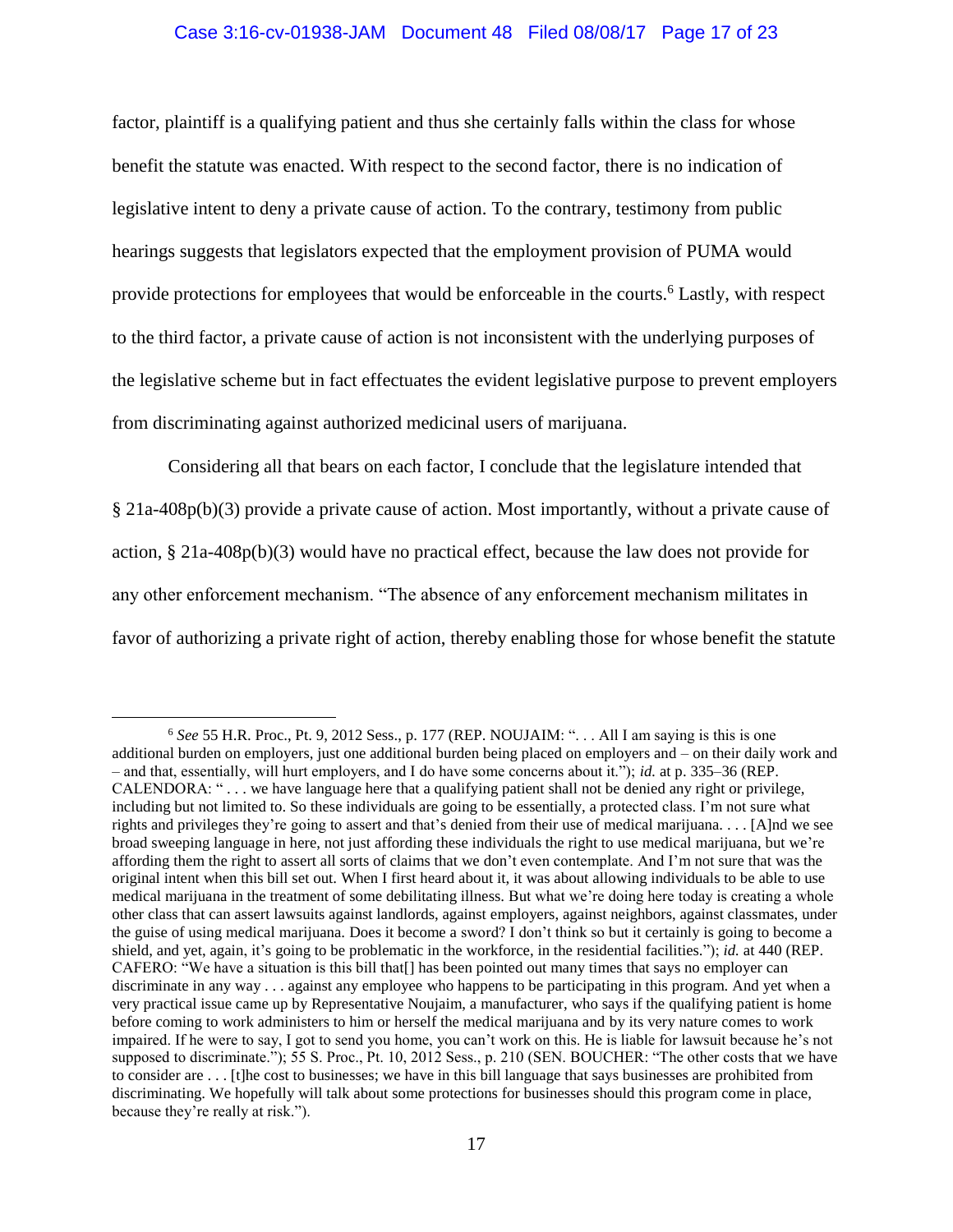#### Case 3:16-cv-01938-JAM Document 48 Filed 08/08/17 Page 18 of 23

was enacted to protect the rights conferred upon them by the legislature." *Skakel v. Benedict*, 54 Conn. App. 663, 688 (1999) (implying private right of action for injunctive relief to enforce right to confidentiality under Conn. Gen. Stat. § 17a-688(c) for lack of any alternative enforcement mechanism). By contrast, other recent decisions that have declined to imply a private right of action have relied heavily on the fact that the statute created an alternative enforcement mechanism. *See Perez-Dickson v. City of Bridgeport*, 304 Conn. 483, 507–08 (2012) (no private right of action against employer under Conn. Gen. Stat. § 17a-101e for retaliation against employee who reported child abuse where statute expressly provided for right of Attorney General to bring a court action if employer violated statute); *Gerardi*, 294 Conn. at 471–72 (no private right of action against employer under Conn. Gen. Stat. § 31-48d(b)(1) for failure to give notice of employee monitoring because statute provides for enforcement of statute by the Labor Commissioner); *J.P. Alexandre, LLC v. Egbuna*, 137 Conn. App. 340, 357 (2012) (no private right of action for "taxpayer bill of rights" under Conn. Gen. Stat. § 12-39n because "the legislature expressly provided that the rights granted in § 12-39n shall be enforced by other parts of the general statutes, or by rules or regulations of the department of revenue services").

Defendant counters that PUMA delegates administrative oversight and enforcement authority to the Connecticut Department of Consumer Protection. But plaintiff correctly notes that while other sections of PUMA assign administrative authority to the Department of Consumer Protection, the text of § 21a-408p is a clear exception. *See* Doc. #27 at 27–28. In light of all these concerns, I conclude that  $\S 21a-408p(b)(3)$  contains an implied private right of action.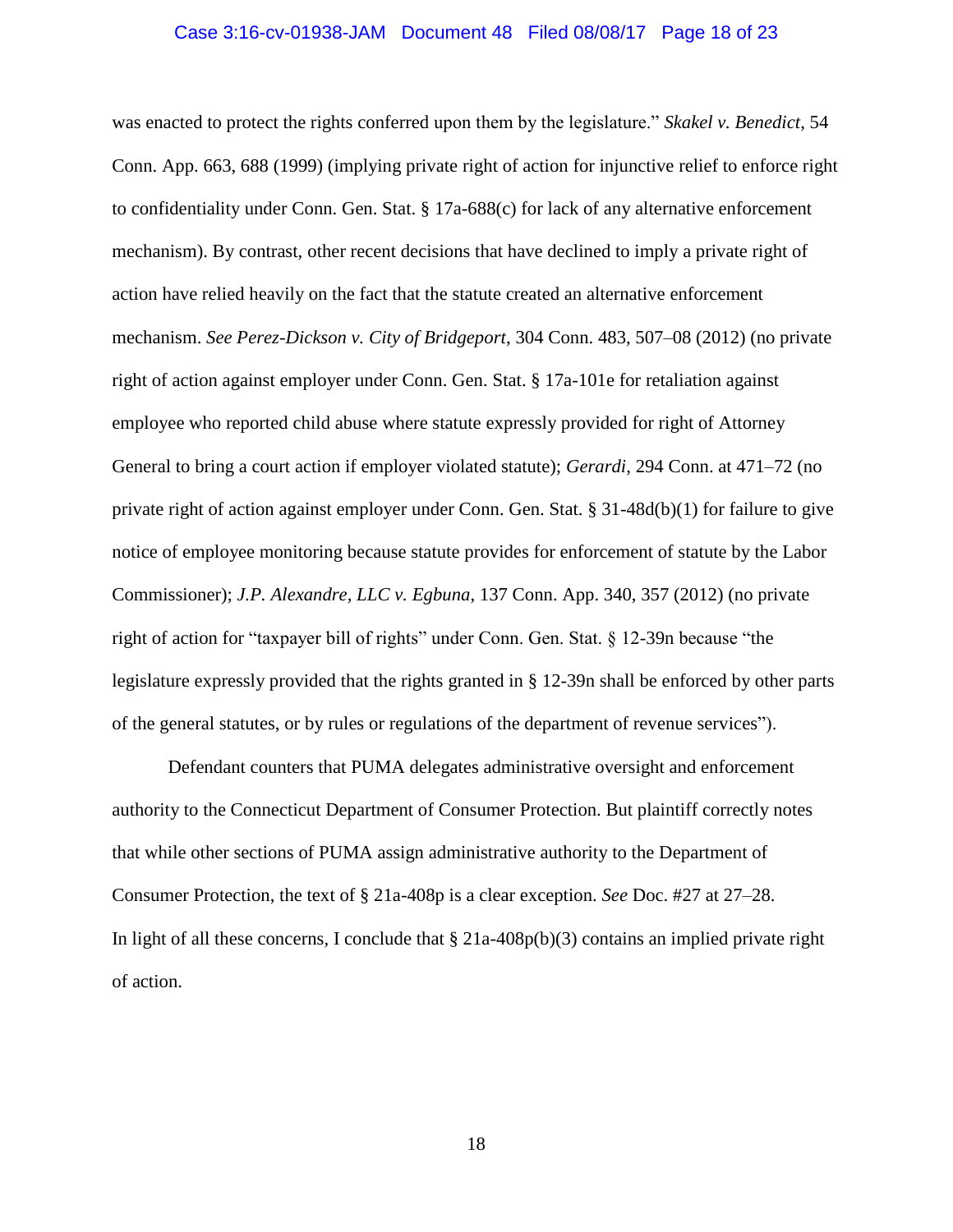### *Count One – Exemption under § 21a-408p(b)*

Defendant argues in the alternative that it is exempt from  $\S 21a-408p(b)$  and therefore could not have violated the statute as a matter of law. *See* Doc. #18-1 at 25–28. PUMA prohibits employers from refusing to hire qualifying patients, "unless required by federal law or required to obtain federal funding." § 21a-408p(b). As a nursing facility, defendant is subject to federal regulations that require compliance with federal, state, and local laws generally. Defendant argues that because the CSA prohibits marijuana use, defendant would be violating federal law (and thus violating the federal nursing home regulations that require compliance with federal law) by hiring plaintiff. This argument borders on the absurd. Because the act of merely hiring a medical marijuana user does not itself constitute a violation of the CSA or any other federal, state, or local law, defendant is not exempt from § 21a-408p(b).

#### *Count One – Equal Protection Clause*

Defendant next argues that  $\S 21a-408p(b)(3)$  violates the Equal Protection Clause because it requires employers to treat one class of employees (medical marijuana users) differently than other similarly situated employees (recreational marijuana users). This argument is frivolous. "[A] statutory classification that neither proceeds along suspect lines nor infringes fundamental constitutional rights must be upheld against an equal protection challenge if there is any reasonably conceivable state of facts that could provide a rational basis for the classification." *Keane v. Fischetti*, 300 Conn. 395, 406 (2011); *Nordlinger v. Hahn*, 505 U.S. 1, 10–16 (1992) (same). Here the legislature could rationally distinguish between favoring people who use marijuana for medicinal purposes under the careful guidance of a physician and people who use marijuana at their whim to get high. PUMA does not violate the Equal Protection Clause.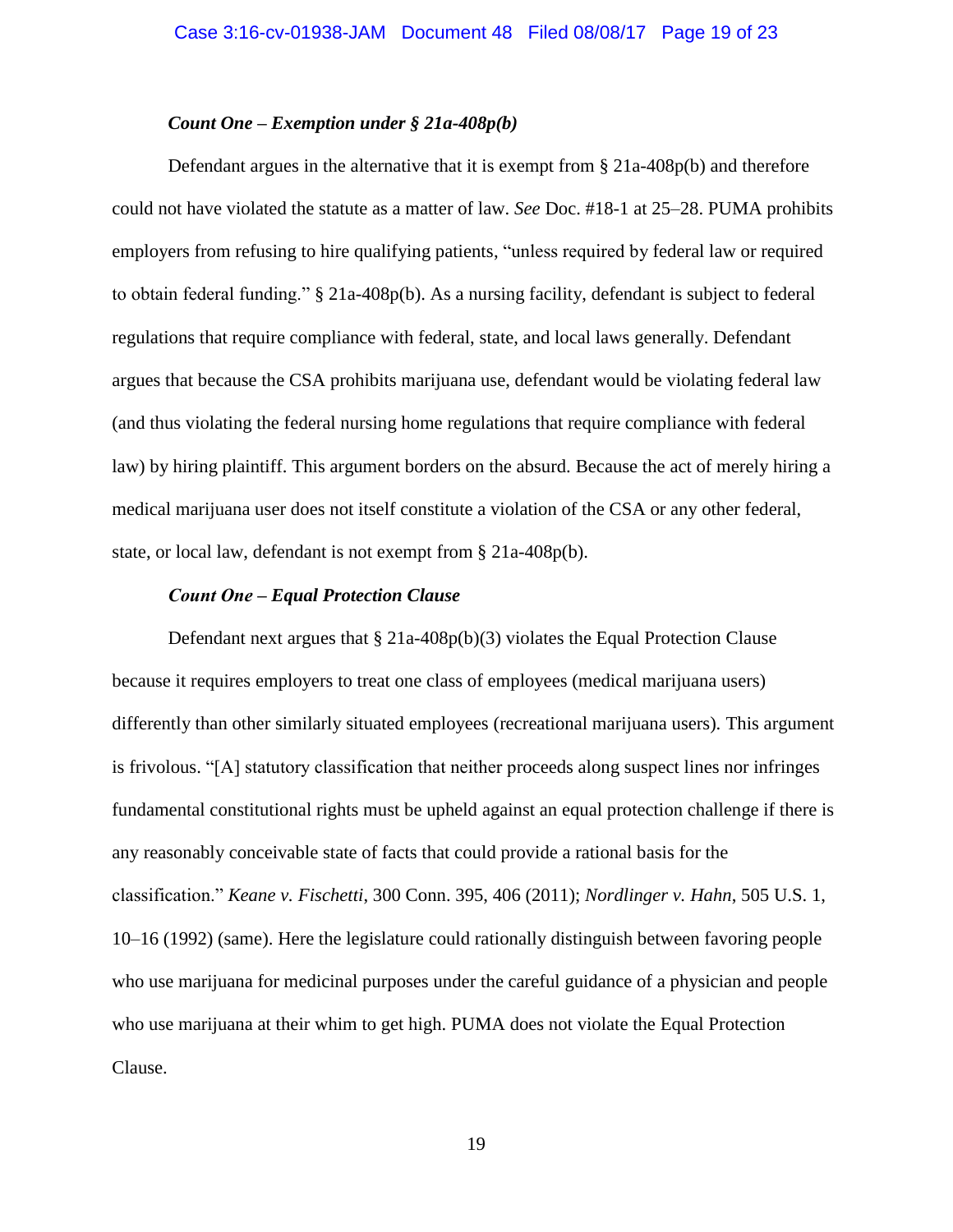# *Count Two – Public Policy Claim*

Count Two of the complaint alleges that defendant's refusal to hire plaintiff violated the public policy of the state of Connecticut. In her opposition brief, plaintiff clarifies that this is a common law claim based on *Sheets v. Teddy Frozen Foods Inc.*, 179 Conn. 471 (1980). In *Sheets*, the Connecticut Supreme Court "recognize<sup>[d]</sup> an exception to the traditional rules governing employment at will so as to permit a cause of action for wrongful discharge where the discharge contravenes a clear mandate of public policy." *Id.* at 474. In other words, under Connecticut law, "[i]f an employer's reason for dismissal is 'demonstrably improper' because it violates some important public policy, [an at-will] employee may recover for wrongful termination." *Groth v. Grove Hill Med. Ctr., P.C.*, 2015 WL 4393020, at \*9 (D. Conn. 2015).

Plaintiff seeks to extend *Sheets* to permit a cause of action for wrongful *rescission* of a job offer (as opposed to wrongful discharge) in violation of public policy. I need not decide whether *Sheets* applies in this situation, however, because "if a statute already provides a private right of action intended to vindicate the relevant public policy, the [public policy] claim will fail." *Ibid*. Because I have found that § 21a-408p(b)(3) contains a private right of action, I will dismiss plaintiff's public policy claim under Count Two of the complaint.

## *Count Three – Negligent Infliction of Emotional Distress*

Count Three of the complaint alleges a claim for negligent infliction of emotional distress. Plaintiff alleges that defendant—knowing that plaintiff suffered from PTSD—waited to rescind her job offer until one day before she was scheduled to begin work (and after she had already left her prior job), causing plaintiff to experience severe emotional distress, including anxiety, sleeplessness, and loss of appetite. The Connecticut Supreme Court has held that "[t]o prevail on a claim of negligent infliction of emotional distress, the plaintiff is required to prove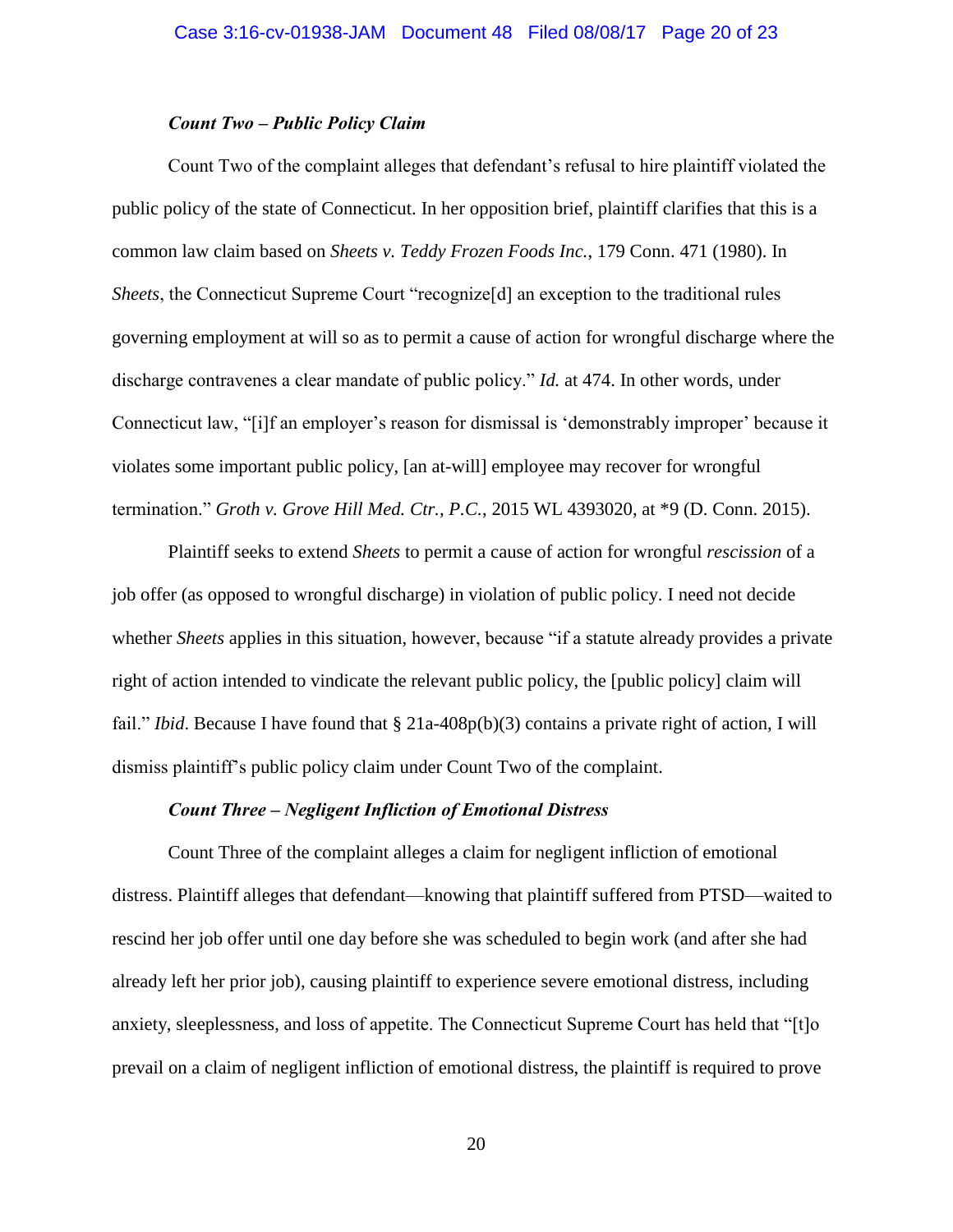#### Case 3:16-cv-01938-JAM Document 48 Filed 08/08/17 Page 21 of 23

that (1) the defendant's conduct created an unreasonable risk of causing the plaintiff emotional distress; (2) the plaintiff's distress was foreseeable; (3) the emotional distress was severe enough that it might result in illness or bodily harm; and (4) the defendant's conduct was the cause of the plaintiff's distress." *Hall v. Bergman*, 296 Conn. 169, 182 n.8 (2010) (internal quotation marks and citation omitted).

A claim for negligent infliction of emotional distress cannot arise from conduct occurring in an ongoing employment relationship, as distinguished from conduct occurring in the termination of employment. *See Perodeau v. City of Hartford*, 259 Conn. 729, 749 (2002); *see also Spano v. Gengras Motor Cars, Inc.*, 663 F. Supp. 2d 75, 83–84 (D. Conn. 2009). But *Perodeau* did not address employment-related conduct that qualifies as neither "occurring in an ongoing employment relationship" nor "occurring in the termination of employment," such as an employer's decision to rescind a job offer.

Since *Perodeau*, Connecticut courts have not squarely decided whether a rescinded job offer could serve as the basis for a negligent infliction of emotional distress claim. The practical, workplace-related reasons set forth in *Perodeau* for precluding a claim for negligent infliction of emotional distress on the basis of events occurring in an ongoing employment relationship do not apply in the context of an employer who rescinds a job offer before the prospective employee can begin work. *See Perodeau*, 259 Conn. at 758. Because the withdrawal of a job offer is more akin to termination than to conduct occurring in an ongoing employment relationship, it seems consistent with *Perodeau* that a claim for negligent infliction of emotional distress could arise from the withdrawal of a job offer.

Plaintiff has otherwise alleged the basic elements for a claim of negligent infliction of emotional distress. She alleges that defendant's conduct in withdrawing her offer was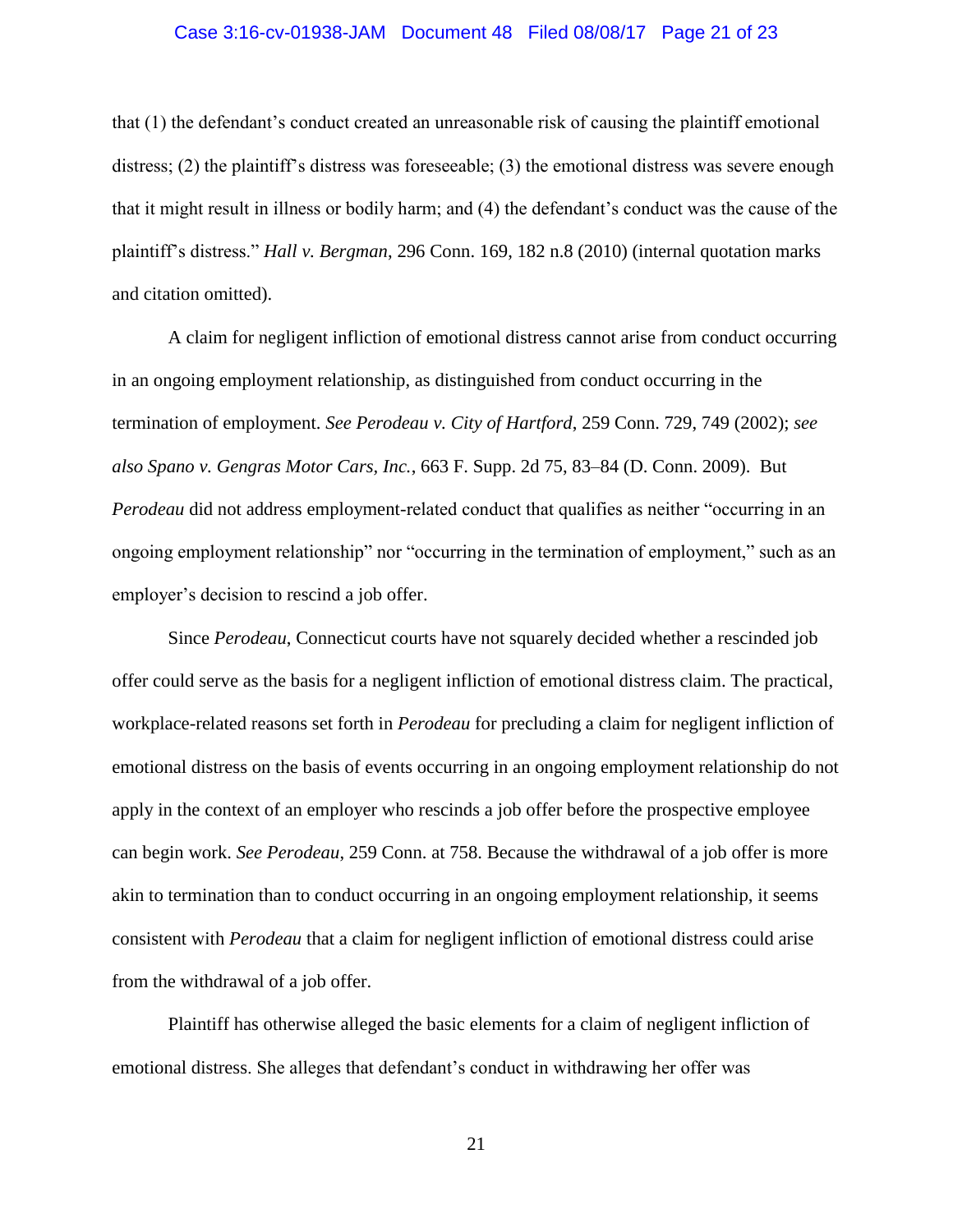#### Case 3:16-cv-01938-JAM Document 48 Filed 08/08/17 Page 22 of 23

unreasonable, that defendant should have realized that its conduct involved an unreasonable risk of causing severe emotional distress (particularly because she alleges that defendant knew she had PTSD), and that defendant's conduct did in fact cause her such distress. I will therefore deny the motion to dismiss as to Count Three.

### *Plaintiff's Request for Attorney's Fees*

Defendant argues that plaintiff's request for attorney's fees and costs (*see* Doc. #1-2 at 8) must be stricken as a matter of law, because plaintiff has failed to allege a statutory or contractual provision that provides such relief. Doc. #18-1 at 33–34. Plaintiff responds that defendant's request is premature and that plaintiff could ultimately receive attorney's fees through a punitive damages award. "At the motion to dismiss stage, plaintiffs need not prove that they are entitled to each form of relief sought, so long as they have adequately plead the underlying claim." *SRSNE Site Grp. v. Advance Coatings Co.*, 2014 WL 671317, at \*2 (D. Conn. 2014); *see also ibid.* (holding that "courts in this circuit have denied a defendant's motion to strike or to dismiss claims for attorney's fees . . . because dismissal of such claims at the pleading stage would be premature"). Accordingly, I will deny defendant's motion to strike without prejudice to later renewal.

#### **CONCLUSION**

For the reasons explained above, defendant's motion to dismiss (Doc. #18) is GRANTED in part and DENIED in part. The motion is granted as to Count Two (violation of public policy), and denied as to Count One (violation of Conn. Gen. Stat. § 281-408p(b)(3)) and Count Three (negligent infliction of emotional distress).